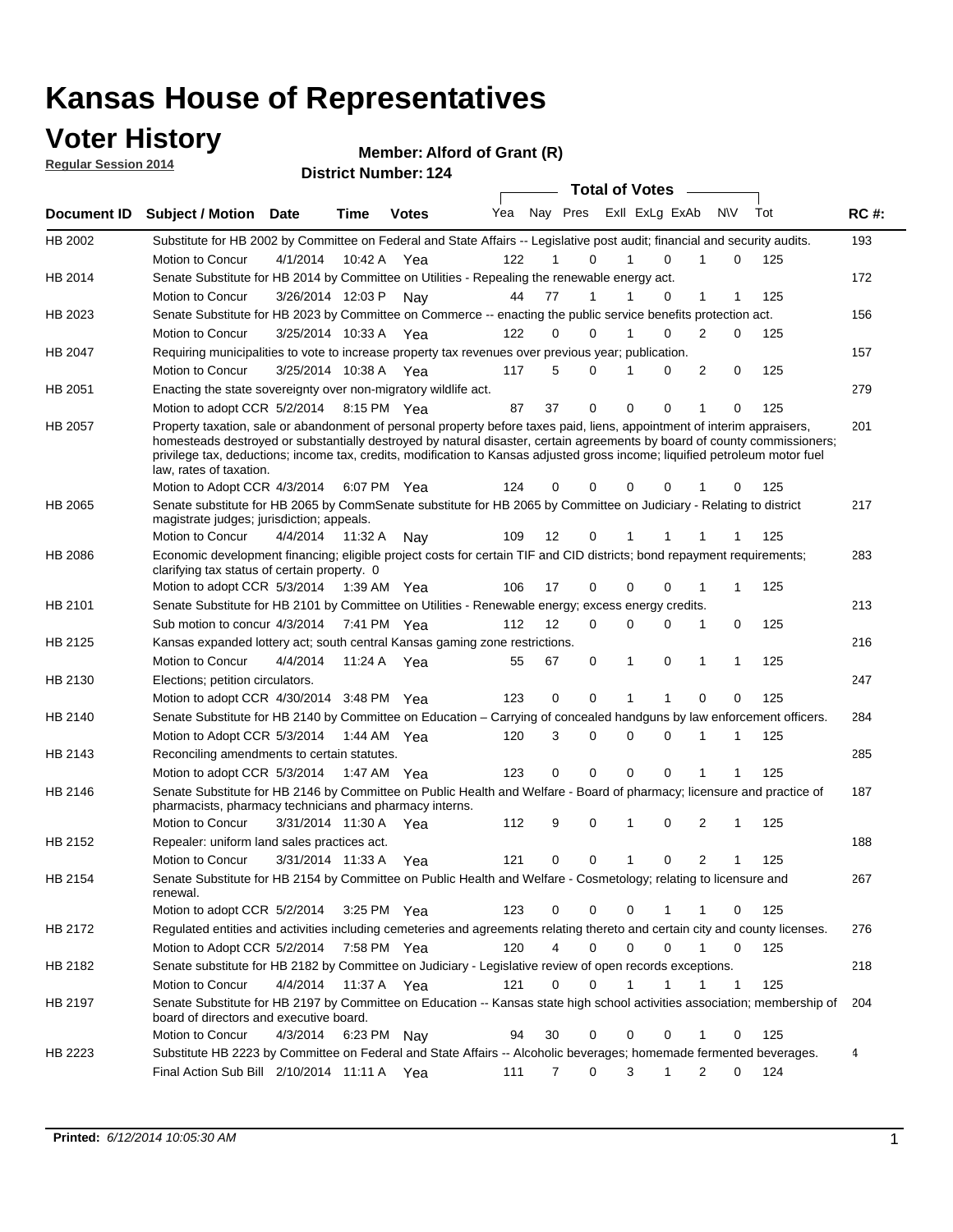#### **Voter History Regular Session 2014**

**Member: Alford of Grant (R)** 

| <b>District Number: 124</b> |  |
|-----------------------------|--|
|                             |  |

|                    |                                                                                                                                                                                                                                                                                                                                                                                                                                                                                                                                                                                                                                                                                                                                                                                                                                                                                                     |                       |             |              |     |                |             | <b>Total of Votes</b> |          |                |           |     |             |
|--------------------|-----------------------------------------------------------------------------------------------------------------------------------------------------------------------------------------------------------------------------------------------------------------------------------------------------------------------------------------------------------------------------------------------------------------------------------------------------------------------------------------------------------------------------------------------------------------------------------------------------------------------------------------------------------------------------------------------------------------------------------------------------------------------------------------------------------------------------------------------------------------------------------------------------|-----------------------|-------------|--------------|-----|----------------|-------------|-----------------------|----------|----------------|-----------|-----|-------------|
| <b>Document ID</b> | <b>Subject / Motion Date</b>                                                                                                                                                                                                                                                                                                                                                                                                                                                                                                                                                                                                                                                                                                                                                                                                                                                                        |                       | Time        | <b>Votes</b> | Yea | Nay Pres       |             | Exll ExLg ExAb        |          |                | <b>NV</b> | Tot | <b>RC#:</b> |
| HB 2223            | Substitute for HB 2223 by Committee on Federal and State Affairs—Alcoholic beverages; homemade fermented beverages;<br>microbrewery gallonage expanded; liquor license length of citizenship.                                                                                                                                                                                                                                                                                                                                                                                                                                                                                                                                                                                                                                                                                                       |                       |             |              |     |                |             |                       |          |                |           |     | 205         |
|                    | Motion to Concur                                                                                                                                                                                                                                                                                                                                                                                                                                                                                                                                                                                                                                                                                                                                                                                                                                                                                    | 4/3/2014              |             | 6:27 PM Yea  | 115 | 9              | 0           | 0                     | 0        |                | 0         | 125 |             |
| HB 2231            | Senate Substitute for Substitute for HB 2231 by Committee on Ways and Means - Appropriations for FY 2014, FY 2015, FY<br>2016, FY 2017 and FY 2018 for various state agencies; capital improvement projects; claims against the state.                                                                                                                                                                                                                                                                                                                                                                                                                                                                                                                                                                                                                                                              |                       |             |              |     |                |             |                       |          |                |           |     | 282         |
|                    | Motion to adopt CCR 5/2/2014 9:48 PM Yea                                                                                                                                                                                                                                                                                                                                                                                                                                                                                                                                                                                                                                                                                                                                                                                                                                                            |                       |             |              | 70  | 54             | 0           | 0                     | $\Omega$ | 1              | $\Omega$  | 125 |             |
| HB 2246            | Substitute for HB 2246 by Committee on Commerce, Labor and Economic Development - Peer review for certain licensed<br>technical professions.                                                                                                                                                                                                                                                                                                                                                                                                                                                                                                                                                                                                                                                                                                                                                        |                       |             |              |     |                |             |                       |          |                |           |     | 38          |
|                    | EFA Sub Bill                                                                                                                                                                                                                                                                                                                                                                                                                                                                                                                                                                                                                                                                                                                                                                                                                                                                                        | 2/21/2014 1:34 PM Yea |             |              | 120 | 0              | 0           |                       | 0        | 2              |           | 124 |             |
| HB 2246            | Substitute for HB 2246 by Committee on Commerce, Labor and Economic Development - Peer review for certain licensed<br>technical professions.                                                                                                                                                                                                                                                                                                                                                                                                                                                                                                                                                                                                                                                                                                                                                        |                       |             |              |     |                |             |                       |          |                |           |     | 260         |
|                    | Motion to Concur                                                                                                                                                                                                                                                                                                                                                                                                                                                                                                                                                                                                                                                                                                                                                                                                                                                                                    | 5/2/2014              | 11:40 A Yea |              | 124 | 0              | 0           | $\mathbf 0$           |          | 0              | 0         | 125 |             |
| HB 2272            | Kansas expanded lottery act; southeast Kansas gaming zone; privilege fee and investment threshold amount reduced.                                                                                                                                                                                                                                                                                                                                                                                                                                                                                                                                                                                                                                                                                                                                                                                   |                       |             |              |     |                |             |                       |          |                |           |     | 200         |
|                    | Motion to Concur                                                                                                                                                                                                                                                                                                                                                                                                                                                                                                                                                                                                                                                                                                                                                                                                                                                                                    | 4/2/2014              |             | 4:18 PM Yea  | 84  | 36             | $\mathbf 0$ | $\mathbf 0$           | $\Omega$ | 1              | 4         | 125 |             |
| HB 2296            | Campaign finance; permitted uses of campaign funds; increased exemption amount for certain candidates; contributor<br>information; lobbyist filings.                                                                                                                                                                                                                                                                                                                                                                                                                                                                                                                                                                                                                                                                                                                                                |                       |             |              |     |                |             |                       |          |                |           |     | 248         |
|                    | Motion to adopt CCR 4/30/2014 3:53 PM Yea                                                                                                                                                                                                                                                                                                                                                                                                                                                                                                                                                                                                                                                                                                                                                                                                                                                           |                       |             |              | 119 | 4              | 0           | 1                     |          | 0              | 0         | 125 |             |
| HB 2296            | Campaign finance; permitted uses of campaign funds; increased exemption amount for certain candidates; contributor<br>information; lobbyist filings.                                                                                                                                                                                                                                                                                                                                                                                                                                                                                                                                                                                                                                                                                                                                                |                       |             |              |     |                |             |                       |          |                |           |     | 287         |
|                    | Motion to Override<br>Veto                                                                                                                                                                                                                                                                                                                                                                                                                                                                                                                                                                                                                                                                                                                                                                                                                                                                          | 5/30/2014 10:24 A     |             | Yea          | 96  | 5              | 0           | 0                     | 0        | 0              | 24        | 125 |             |
| HB 2298            | Senate Sub for HB 2298 by Committee on Judiciary - Uniform controlled substances act. Senate Sub for HB 2298 by<br>Committee on Judiciary - Uniform controlled substances act.                                                                                                                                                                                                                                                                                                                                                                                                                                                                                                                                                                                                                                                                                                                      |                       |             |              |     |                |             |                       |          |                |           |     | 209         |
|                    | Motion to Concur                                                                                                                                                                                                                                                                                                                                                                                                                                                                                                                                                                                                                                                                                                                                                                                                                                                                                    | 4/3/2014              |             | 6:40 PM Yea  | 123 |                | 0           | $\mathbf 0$           | 0        | 1              | 0         | 125 |             |
| HB 2303            | Relating to driver's license fees; driving under the influence equipment fund.                                                                                                                                                                                                                                                                                                                                                                                                                                                                                                                                                                                                                                                                                                                                                                                                                      |                       |             |              |     |                |             |                       |          |                |           |     | 1           |
|                    | Motion to adopt CCR 1/22/2014 11:45 A Yea                                                                                                                                                                                                                                                                                                                                                                                                                                                                                                                                                                                                                                                                                                                                                                                                                                                           |                       |             |              | 109 | 11             | 0           | 1                     | 0        | 4              | 0         | 125 |             |
| HB 2312            | Local governments; investment of idle funds; changes.                                                                                                                                                                                                                                                                                                                                                                                                                                                                                                                                                                                                                                                                                                                                                                                                                                               |                       |             |              |     |                |             |                       |          |                |           |     | 253         |
|                    | Motion to Concur                                                                                                                                                                                                                                                                                                                                                                                                                                                                                                                                                                                                                                                                                                                                                                                                                                                                                    | 5/1/2014              | 4:31 PM Yea |              | 123 | $\overline{2}$ | $\mathbf 0$ | 0                     | $\Omega$ | 0              | $\Omega$  | 125 |             |
| HB 2338            | Substitute for HB 2338 by Committee on Ways and Means - Judicial branch; supplemental appropriation for fiscal year 2015,<br>judiciary operations; increasing various docket fees and creating new docket fees; annually, allowing the allocation of a budget<br>for each judicial district court operations, chief judge would have the authority to expend funds as necessary to carry out the<br>functions of such district if such chief judge elected to do so, including establishing what court personnel are necessary and<br>their compensation; district court judges in judicial district elect chief judge and court of appeals judges elect chief judge of the<br>court of appeals; district judge and district magistrate judge vacancies; statutory authority for longevity bonus for judicial<br>branch employees repealed; nonseverability clause.<br>Motion to Adopt CCR 4/4/2014 |                       | 7:17 PM Nay |              | 66  | 57             | 0           | 0                     | 0        | 2              | 0         | 125 | 229         |
| HB 2378            | Senate Substitute for HB 2378 by Committee on Assessment and Taxation - Providing sales tax exemption for sales of certain 189                                                                                                                                                                                                                                                                                                                                                                                                                                                                                                                                                                                                                                                                                                                                                                      |                       |             |              |     |                |             |                       |          |                |           |     |             |
|                    | machinery and equipment used for surface mining activities.<br>Motion to Concur                                                                                                                                                                                                                                                                                                                                                                                                                                                                                                                                                                                                                                                                                                                                                                                                                     | 3/31/2014 11:35 A     |             | Yea          | 117 | 4              | 0           | 1                     | 0        | 2              | 1         | 125 |             |
| HB 2389            | Senate Substitute for HB 2389 by Committee on Judiciary - Crimes and criminal procedure; mistreatment of a dependent adult 277                                                                                                                                                                                                                                                                                                                                                                                                                                                                                                                                                                                                                                                                                                                                                                      |                       |             |              |     |                |             |                       |          |                |           |     |             |
|                    | or an elder person; RICO; warrants; discharge of certain persons; appeals.<br>Motion to Adopt CCR 5/2/2014                                                                                                                                                                                                                                                                                                                                                                                                                                                                                                                                                                                                                                                                                                                                                                                          |                       | 8:05 PM Yea |              | 123 | 1              | 0           | 0                     | 0        | 1              | 0         | 125 |             |
| HB 2398            | Relating to the Kansas revised limited liability company act.                                                                                                                                                                                                                                                                                                                                                                                                                                                                                                                                                                                                                                                                                                                                                                                                                                       |                       |             |              |     |                |             |                       |          |                |           |     | 28          |
|                    | Final Action<br>Amended                                                                                                                                                                                                                                                                                                                                                                                                                                                                                                                                                                                                                                                                                                                                                                                                                                                                             | 2/21/2014 11:13 A Yea |             |              | 120 | $\mathbf{1}$   | 0           | 1                     | 0        | $\overline{c}$ | 0         | 124 |             |
| HB 2402            | National day of the cowboy.                                                                                                                                                                                                                                                                                                                                                                                                                                                                                                                                                                                                                                                                                                                                                                                                                                                                         |                       |             |              |     |                |             |                       |          |                |           |     | 163         |
|                    | <b>Final Action</b>                                                                                                                                                                                                                                                                                                                                                                                                                                                                                                                                                                                                                                                                                                                                                                                                                                                                                 | 3/26/2014 10:55 A     |             | Yea          | 116 | 7              | 0           | 1                     | 0        | 1              | 0         | 125 |             |
| HB 2417            | Expansion of rural opportunity zones.                                                                                                                                                                                                                                                                                                                                                                                                                                                                                                                                                                                                                                                                                                                                                                                                                                                               |                       |             |              |     |                |             |                       |          |                |           |     | 61          |
|                    | <b>Final Action</b>                                                                                                                                                                                                                                                                                                                                                                                                                                                                                                                                                                                                                                                                                                                                                                                                                                                                                 | 2/27/2014 10:16 A Yea |             |              | 104 | 19             | 0           | 0                     | 0        | 1              | 0         | 124 |             |
|                    | Amended                                                                                                                                                                                                                                                                                                                                                                                                                                                                                                                                                                                                                                                                                                                                                                                                                                                                                             |                       |             |              |     |                |             |                       |          |                |           |     |             |
| HB 2418            | Adult care home licensure act; removal of outdated rule and regulation reference.                                                                                                                                                                                                                                                                                                                                                                                                                                                                                                                                                                                                                                                                                                                                                                                                                   |                       |             |              |     |                |             |                       |          |                |           |     | 6           |
|                    | <b>Final Action</b>                                                                                                                                                                                                                                                                                                                                                                                                                                                                                                                                                                                                                                                                                                                                                                                                                                                                                 | 2/12/2014 11:20 A     |             | Yea          | 121 | 0              | 0           | 1                     | 0        | $\overline{2}$ | 0         | 124 |             |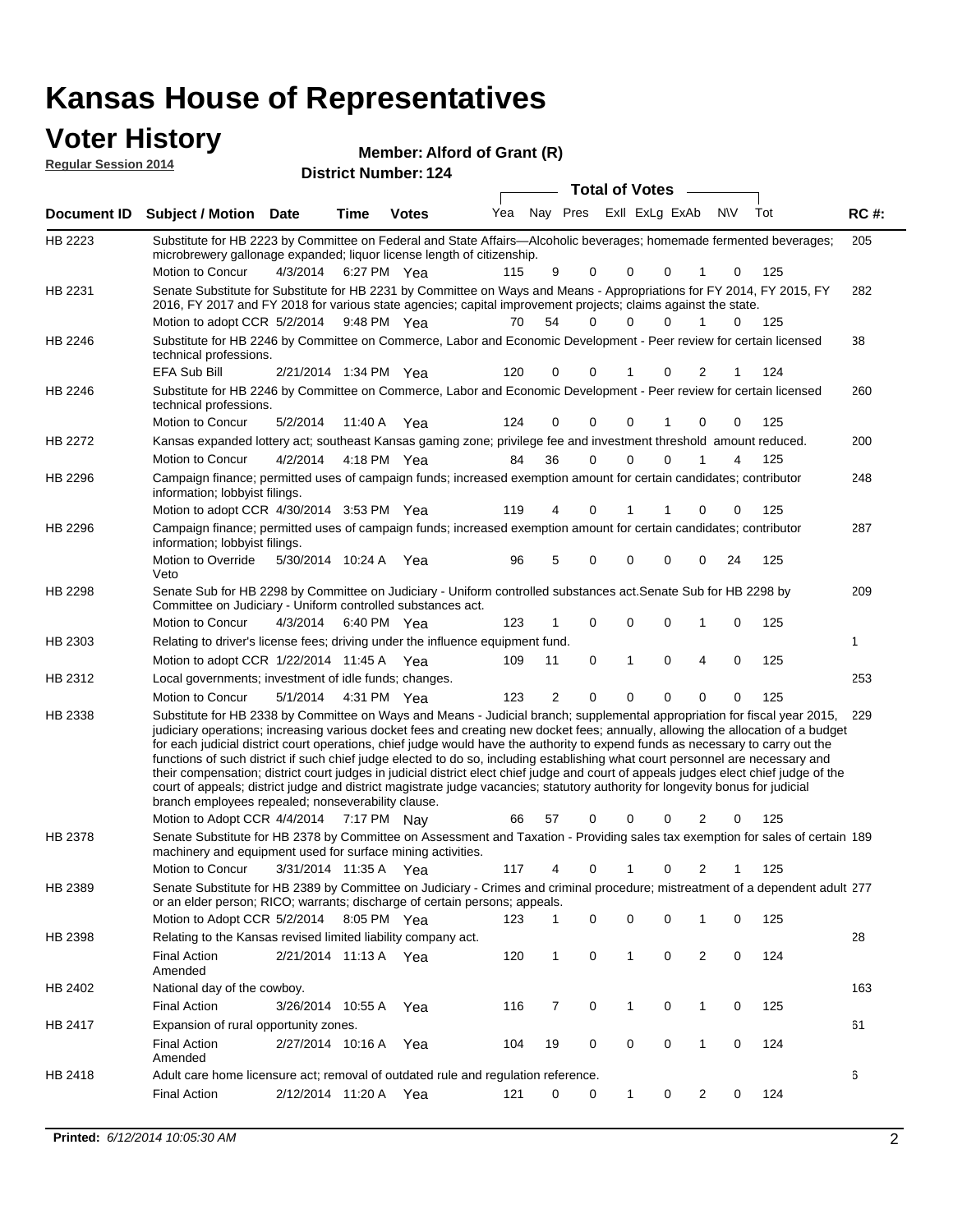## **Voter History**

**Regular Session 2014**

#### **Member: Alford of Grant (R)**

|                    |                                                                                                                                                                                                                                                                                                                                                      |                       |             | DISTICT MAILING 124 |     |          |          |   | <b>Total of Votes</b> | $\sim$         |              |     |                |
|--------------------|------------------------------------------------------------------------------------------------------------------------------------------------------------------------------------------------------------------------------------------------------------------------------------------------------------------------------------------------------|-----------------------|-------------|---------------------|-----|----------|----------|---|-----------------------|----------------|--------------|-----|----------------|
| <b>Document ID</b> | <b>Subject / Motion</b>                                                                                                                                                                                                                                                                                                                              | Date                  | Time        | <b>Votes</b>        | Yea |          | Nay Pres |   | Exll ExLg ExAb        |                | <b>NV</b>    | Tot | <b>RC#:</b>    |
| HB 2418            | Kansas department for aging and disability services; adult care homes                                                                                                                                                                                                                                                                                |                       |             |                     |     |          |          |   |                       |                |              |     | 221            |
|                    | Motion to Concur                                                                                                                                                                                                                                                                                                                                     | 4/4/2014              | 11:49 A     | Yea                 | 122 | 0        | 0        | 1 | 1                     | 1              | 0            | 125 |                |
| HB 2419            | City annexation; fire district territory; detachment.                                                                                                                                                                                                                                                                                                |                       |             |                     |     |          |          |   |                       |                |              |     | 120            |
|                    | <b>Final Action</b>                                                                                                                                                                                                                                                                                                                                  | 3/17/2014 11:19 A Yea |             |                     | 122 | 0        | 0        | 0 | 0                     | 2              | $\mathbf{1}$ | 125 |                |
| HB 2419            | City annexation; fire district territory; detachment.                                                                                                                                                                                                                                                                                                |                       |             |                     |     |          |          |   |                       |                |              |     | 196            |
|                    | Motion to Concur                                                                                                                                                                                                                                                                                                                                     | 4/2/2014              | 10:32 A Yea |                     | 122 | 0        | 0        | 0 | 0                     | 2              | $\mathbf{1}$ | 125 |                |
| HB 2420            | School crossing guards.                                                                                                                                                                                                                                                                                                                              |                       |             |                     |     |          |          |   |                       |                |              |     | 5              |
|                    | <b>Final Action</b><br>Amended                                                                                                                                                                                                                                                                                                                       | 2/10/2014 11:12 A     |             | Yea                 | 118 | 0        | 0        | 3 | 1                     | $\overline{2}$ | 0            | 124 |                |
| HB 2420            | School crossing guards.                                                                                                                                                                                                                                                                                                                              |                       |             |                     |     |          |          |   |                       |                |              |     | 197            |
|                    | Motion to Concur                                                                                                                                                                                                                                                                                                                                     | 4/2/2014              | 10:34 A     | Yea                 | 123 | 0        | 0        | 0 | 0                     | 2              | 0            | 125 |                |
| HB 2422            | Defining watercraft for purposes of taxation.                                                                                                                                                                                                                                                                                                        |                       |             |                     |     |          |          |   |                       |                |              |     | 14             |
|                    | <b>Final Action</b><br>Amended                                                                                                                                                                                                                                                                                                                       | 2/14/2014 11:13 A     |             | Yea                 | 118 | 0        | 0        | 2 | $\mathbf 0$           | 4              | 0            | 124 |                |
| HB 2424            | Robert G. (Bob) Bethell interchange.                                                                                                                                                                                                                                                                                                                 |                       |             |                     |     |          |          |   |                       |                |              |     | 85             |
|                    | <b>EFA Sub Bill</b>                                                                                                                                                                                                                                                                                                                                  | 2/27/2014 4:03 PM Yea |             |                     | 119 | 4        | 0        | 0 | $\mathbf 0$           | 1              | 0            | 124 |                |
| HB 2424            | Substitute for HB 2424 by Committee on Transportation - Designating the Robert G. (Bob) Bethell interchange; the SGT David 190<br>Enzbrenner memorial highway; t the Pack S Clair highway; the ancient Indian traders trail; the Harper county veterans<br>memorial highway; the Bonnie Huy memorial highway; the Bonnie Sharp memorial interchange. |                       |             |                     |     |          |          |   |                       |                |              |     |                |
|                    | Motion to Concur                                                                                                                                                                                                                                                                                                                                     | 3/31/2014 11:37 A Yea |             |                     | 117 | 3        | $\Omega$ | 1 | 0                     | 2              | 2            | 125 |                |
| HB 2429            | Making the water conservation program part of and supplemental to the Kansas water appropriation act.                                                                                                                                                                                                                                                |                       |             |                     |     |          |          |   |                       |                |              |     | $\overline{7}$ |
|                    | <b>Final Action</b><br>Amended                                                                                                                                                                                                                                                                                                                       | 2/12/2014 11:22 A Yea |             |                     | 121 | $\Omega$ | 0        | 1 | $\Omega$              | 2              | 0            | 124 |                |
| HB 2430            | Promoting employment across Kansas act; benefits.                                                                                                                                                                                                                                                                                                    |                       |             |                     |     |          |          |   |                       |                |              |     | 90             |
|                    | <b>EFA Sub Bill</b>                                                                                                                                                                                                                                                                                                                                  | 2/27/2014 4:08 PM Yea |             |                     | 110 | 13       | 0        | 0 | 0                     | 1              | 0            | 124 |                |
| HB 2430            | Substitute for HB 2430 by Committee on Commerce, Labor and Economic Development - Promoting employment across<br>Kansas act; benefits.                                                                                                                                                                                                               |                       |             |                     |     |          |          |   |                       |                |              |     | 278            |
|                    | Motion to adopt CCR 5/2/2014                                                                                                                                                                                                                                                                                                                         |                       | 8:09 PM Yea |                     | 114 | 10       | 0        | 0 | 0                     | 1              | 0            | 125 |                |
| HB 2433            | Relating to the Kansas uniform securities act.                                                                                                                                                                                                                                                                                                       |                       |             |                     |     |          |          |   |                       |                |              |     | 62             |
|                    | <b>Final Action</b><br>Amended                                                                                                                                                                                                                                                                                                                       | 2/27/2014 10:17 A Yea |             |                     | 123 | 0        | 0        | 0 | $\mathbf 0$           | 1              | 0            | 124 |                |
| HB 2433            | Relating to the Kansas uniform securities act.                                                                                                                                                                                                                                                                                                       |                       |             |                     |     |          |          |   |                       |                |              |     | 243            |
|                    | Motion to adopt CCR 4/30/2014 3:27 PM Yea                                                                                                                                                                                                                                                                                                            |                       |             |                     | 123 | $\Omega$ | 0        | 1 | 1                     | 0              | 0            | 125 |                |
| HB 2436            | Substitute for HB 2436 by Committee on Vision 2020 - Boards of cosmetology and barbering; agreements on inspectors of<br>dual-licensed facilities.                                                                                                                                                                                                   |                       |             |                     |     |          |          |   |                       |                |              |     | 19             |
|                    | Final Action Sub Bill 2/19/2014 11:32 A                                                                                                                                                                                                                                                                                                              |                       |             | Yea                 | 122 | O        | 0        | 0 | 0                     | 2              | 0            | 124 |                |
| HB 2436            | Substitute for HB 2436 by Committee on Vision 2020 - Boards of cosmetology and barbering; agreements on inspectors of<br>dual-licensed facilities.                                                                                                                                                                                                   |                       |             |                     |     |          |          |   |                       |                |              |     | 206            |
|                    | Motion to Concur                                                                                                                                                                                                                                                                                                                                     | 4/3/2014              | 6:30 PM Yea |                     | 117 | 7        | 0        | 0 | 0                     | 1              | 0            | 125 |                |
| HB 2440            | Emerging industry investment act; treatment of certain bioscience companies.                                                                                                                                                                                                                                                                         |                       |             |                     |     |          |          |   |                       |                |              |     | 39             |
|                    | <b>Emergency Final</b><br>Action                                                                                                                                                                                                                                                                                                                     | 2/21/2014 1:36 PM Yea |             |                     | 116 | 4        | 0        | 1 | 0                     | 2              | $\mathbf{1}$ | 124 |                |
| HB 2442            | Escalating penalties for repeat felony evade and elude cases.                                                                                                                                                                                                                                                                                        |                       |             |                     |     |          |          |   |                       |                |              |     | 107            |
|                    | EFA Sub Bill                                                                                                                                                                                                                                                                                                                                         | 2/27/2014 4:32 PM Yea |             |                     | 111 | 12       | 0        | 0 | 0                     | $\mathbf{1}$   | 0            | 124 |                |
| HB 2444            | Spendthrift trusts.                                                                                                                                                                                                                                                                                                                                  |                       |             |                     |     |          |          |   |                       |                |              |     | 36             |
|                    | <b>Emergency Final</b><br><b>Action Amend</b>                                                                                                                                                                                                                                                                                                        | 2/21/2014 1:32 PM Yea |             |                     | 120 | 0        | 0        | 1 | 0                     | $\overline{2}$ | $\mathbf{1}$ | 124 |                |
| HB 2444            | Spendthrift trusts.<br>Motion to Concur                                                                                                                                                                                                                                                                                                              | 4/2/2014              | 10:37 A Yea |                     | 123 | 0        | 0        | 0 | 0                     | 2              | 0            | 125 | 198            |
|                    |                                                                                                                                                                                                                                                                                                                                                      |                       |             |                     |     |          |          |   |                       |                |              |     |                |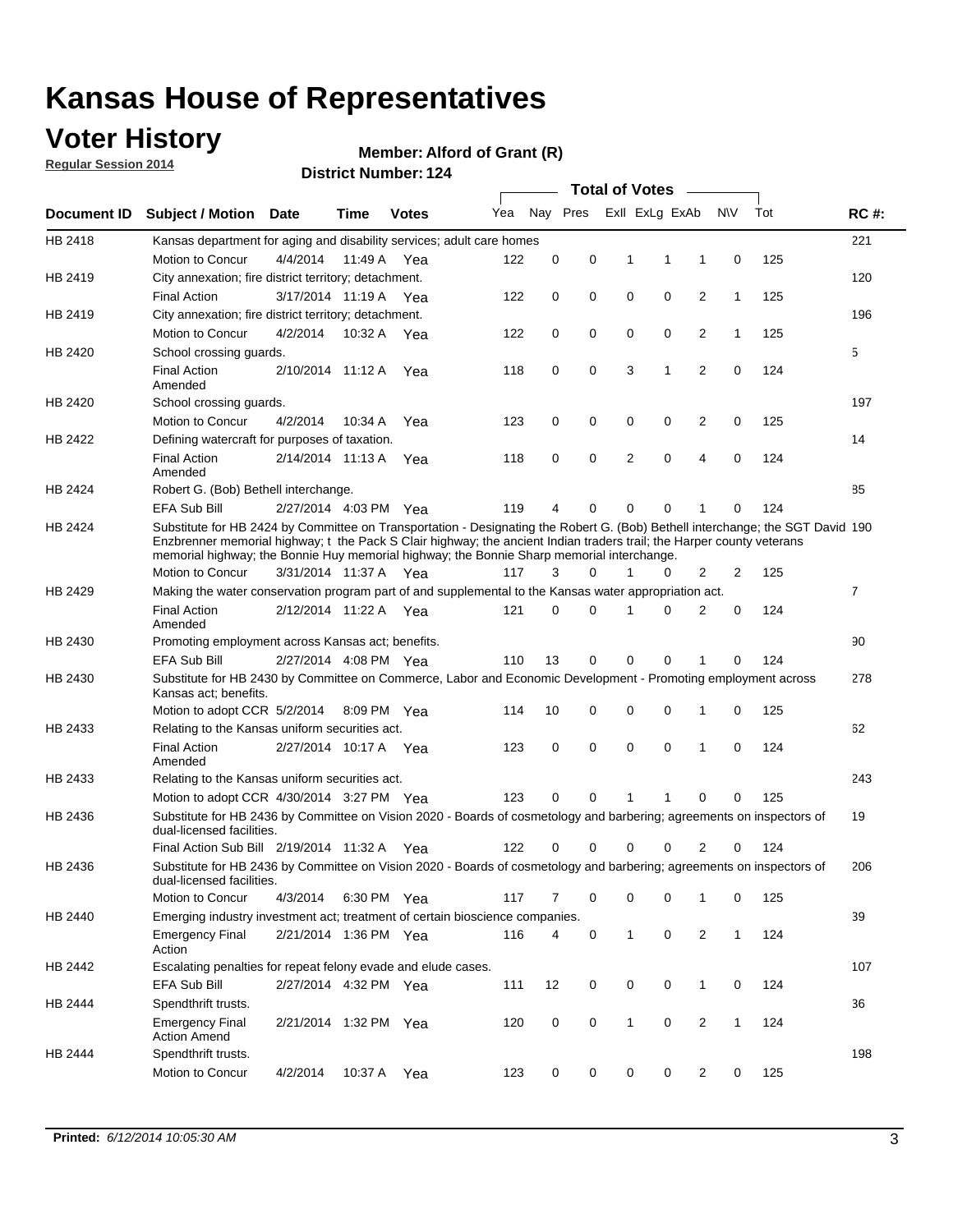#### **Voter History Regular Session 2014**

**Member: Alford of Grant (R)** 

| <b>District Number: 124</b> |  |
|-----------------------------|--|
|                             |  |

|                    |                                                                                                                                                                                                                                                                                                                                 |                       |      |              |     |    |             | <b>Total of Votes</b> |             |                |             |     |             |
|--------------------|---------------------------------------------------------------------------------------------------------------------------------------------------------------------------------------------------------------------------------------------------------------------------------------------------------------------------------|-----------------------|------|--------------|-----|----|-------------|-----------------------|-------------|----------------|-------------|-----|-------------|
| <b>Document ID</b> | <b>Subject / Motion Date</b>                                                                                                                                                                                                                                                                                                    |                       | Time | <b>Votes</b> | Yea |    | Nay Pres    | Exll ExLg ExAb        |             |                | N\V         | Tot | <b>RC#:</b> |
| HB 2445            | Allowing for criminal discovery materials to be provided to defendant or defendant's counsel.                                                                                                                                                                                                                                   |                       |      |              |     |    |             |                       |             |                |             |     | 63          |
|                    | <b>Final Action</b><br>Amended                                                                                                                                                                                                                                                                                                  | 2/27/2014 10:19 A Yea |      |              | 123 | 0  | 0           | 0                     | 0           | 1              | 0           | 124 |             |
| HB 2446            | District courts; court trustee operations fund. judicial process; concerning sentencing dispositions, probation and postrelease<br>supervision; concerning expungement of driving under the influence and criminal refusal convictions; concerning trials,<br>conduct of jury after case is submitted.                          |                       |      |              |     |    |             |                       |             |                |             |     | 8           |
|                    | <b>Final Action</b>                                                                                                                                                                                                                                                                                                             | 2/12/2014 11:23 A Yea |      |              | 121 | 0  | 0           |                       | 0           | 2              | 0           | 124 |             |
| HB 2446            | Senate Substitute for HB 2446 by Committee on Judiciary - Courts; allocating moneys from driver's license fees to judicial<br>branch nonjudicial salary adjustment fund; allowing chief justice to authorize expenditures from court trustee operations fund in<br>certain judicial districts; time limits for court decisions. |                       |      |              |     |    |             |                       |             |                |             |     | 239         |
|                    | Motion to adopt CCR 4/30/2014 3:01 PM Yea                                                                                                                                                                                                                                                                                       |                       |      |              | 121 | 2  | 0           | 1                     | 1           | 0              | 0           | 125 |             |
| <b>HB 2447</b>     | Real property; trespass and liability.                                                                                                                                                                                                                                                                                          |                       |      |              |     |    |             |                       |             |                |             |     | 29          |
|                    | <b>Final Action</b><br>Amended                                                                                                                                                                                                                                                                                                  | 2/21/2014 11:14 A Yea |      |              | 119 | 2  | $\mathbf 0$ | $\mathbf{1}$          | $\mathbf 0$ | 2              | $\mathbf 0$ | 124 |             |
| HB 2447            | Real property; trespass and liability.                                                                                                                                                                                                                                                                                          |                       |      |              |     |    |             |                       |             |                |             |     | 202         |
|                    | Motion to Adopt CCR 4/3/2014                                                                                                                                                                                                                                                                                                    |                       |      | 6:10 PM Yea  | 122 | 2  | 0           | 0                     | 0           | 1              | 0           | 125 |             |
| HB 2448            | Interference with judicial process.                                                                                                                                                                                                                                                                                             |                       |      |              |     |    |             |                       |             |                |             |     | 30          |
|                    | <b>Final Action</b>                                                                                                                                                                                                                                                                                                             | 2/21/2014 11:16 A Yea |      |              | 121 | 0  | 0           | 1                     | 0           | 2              | 0           | 124 |             |
| HB 2448            | Senate Substitute for HB 2448 by Committee on Judiciary - Updating provisions relating to the Kansas bureau of<br>investigation's DNA database; amending the crime of interference with                                                                                                                                         |                       |      |              |     |    |             |                       |             |                |             |     | 240         |
|                    | Motion to adopt CCR 4/30/2014 3:10 PM Yea                                                                                                                                                                                                                                                                                       |                       |      |              | 116 | 7  | 0           | $\mathbf{1}$          | 1           | 0              | 0           | 125 |             |
| HB 2451            | Electric utilities; creating the electric highway fee.                                                                                                                                                                                                                                                                          |                       |      |              |     |    |             |                       |             |                |             |     | 96          |
|                    | EFA Sub Bill                                                                                                                                                                                                                                                                                                                    | 2/27/2014 4:18 PM Yea |      |              | 64  | 59 | 0           | 0                     | 0           | 1              | 0           | 124 |             |
| HB 2451            | Substitute for HB 2451 by Committee on Transportation - Increasing registration fees for electric vehicles.                                                                                                                                                                                                                     |                       |      |              |     |    |             |                       |             |                |             |     | 207         |
|                    | Motion to Concur                                                                                                                                                                                                                                                                                                                | 4/3/2014              |      | 6:34 PM Yea  | 94  | 30 | 0           | $\Omega$              | 0           | 1              | 0           | 125 |             |
| HB 2452            | Substitute for HB 2452 by Committee on Transportation - Distinctive license plates; donate life, disabled veterans, rotary<br>international, Kansas horse council.                                                                                                                                                              |                       |      |              |     |    |             |                       |             |                |             |     | 41          |
|                    | <b>EFA Sub Bill</b>                                                                                                                                                                                                                                                                                                             | 2/21/2014 1:39 PM Yea |      |              | 120 | 0  | 0           |                       | 0           | 2              | 1           | 124 |             |
| HB 2452            | Substitute for HB 2452 by Committee on Transportation - Distinctive license plates; donate life, disabled veterans, rotary<br>international, Kansas horse council, motorcycles.                                                                                                                                                 |                       |      |              |     |    |             |                       |             |                |             |     | 208         |
|                    | Motion to Concur                                                                                                                                                                                                                                                                                                                | 4/3/2014              |      | 6:37 PM Yea  | 123 | 1  | 0           | $\mathbf 0$           | 0           | 1              | 0           | 125 |             |
| HB 2453            | Protecting religious freedom regarding marriage.                                                                                                                                                                                                                                                                                |                       |      |              |     |    |             |                       |             |                |             |     | 9           |
|                    | <b>Final Action</b><br>Amended                                                                                                                                                                                                                                                                                                  | 2/12/2014 11:28 A Nay |      |              | 72  | 49 | 0           | 1                     | 0           | 2              | 0           | 124 |             |
| HB 2455            | Property tax exemption for certain utility systems located on military installation.                                                                                                                                                                                                                                            |                       |      |              |     |    |             |                       |             |                |             |     | 108         |
|                    | <b>Emergency Final</b><br><b>Action Amend</b>                                                                                                                                                                                                                                                                                   | 3/6/2014              |      | 11:23 A Yea  | 119 | 1  | 0           | 2                     | 1           | $\overline{c}$ | 0           | 125 |             |
| HB 2456            | Property taxation; defining commercial and industrial machinery and equipment; motor vehicles, members of military service<br>and active guard and reservists.                                                                                                                                                                  |                       |      |              |     |    |             |                       |             |                |             |     | 49          |
|                    | <b>Final Action</b><br>Amended                                                                                                                                                                                                                                                                                                  | 2/26/2014 11:32 A Nay |      |              | 100 | 23 | 0           | 0                     | 0           | 1              | 0           | 124 |             |
| HB 2463            | Creating civil liability for acts of terrorism; forfeiture of property related to violations of certain criminal acts.                                                                                                                                                                                                          |                       |      |              |     |    |             |                       |             |                |             |     | 50          |
|                    | <b>Final Action</b><br>Amended                                                                                                                                                                                                                                                                                                  | 2/26/2014 11:33 A Yea |      |              | 123 | 0  | 0           | 0                     | 0           | $\mathbf{1}$   | 0           | 124 |             |
| HB 2463            | Creating civil liability for acts of terrorism; forfeiture of property related to violations of certain criminal acts.                                                                                                                                                                                                          |                       |      |              |     |    |             |                       |             |                |             |     | 194         |
|                    | Motion to Concur                                                                                                                                                                                                                                                                                                                | 4/1/2014              |      | 10:46 A Yea  | 123 | 0  | $\mathbf 0$ | 1                     | 0           | 1              | 0           | 125 |             |
| HB 2464            | Allowing banks, trust companies and savings and loans to claim the expensing deduction for privilege tax filers under the<br>Kansas income tax act.                                                                                                                                                                             |                       |      |              |     |    |             |                       |             |                |             |     | 15          |
|                    | Final Action<br>Amended                                                                                                                                                                                                                                                                                                         | 2/14/2014 11:14 A Yea |      |              | 118 | 0  | 0           | 2                     | 0           | 4              | 0           | 124 |             |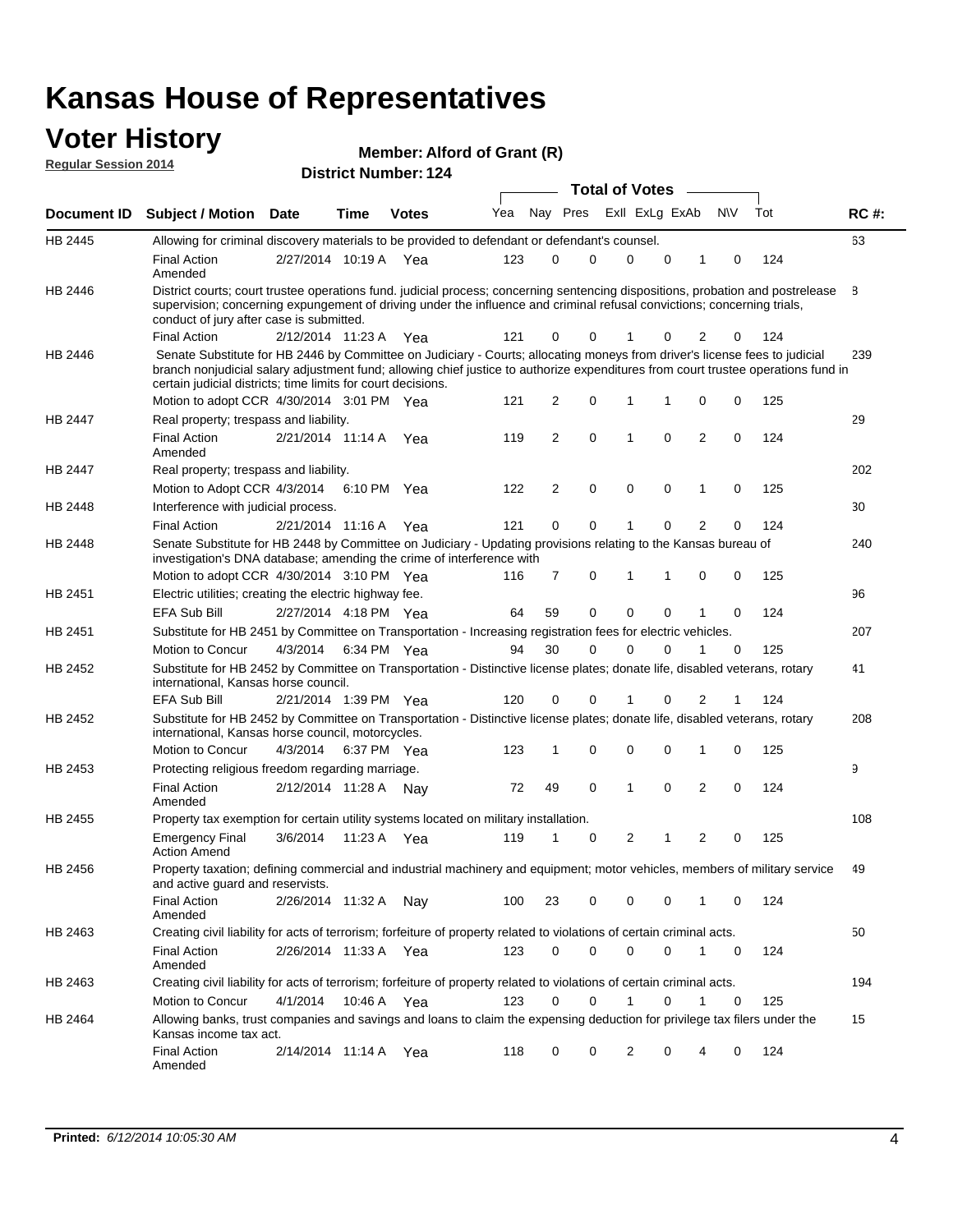## **Voter History**

**Regular Session 2014**

#### **Member: Alford of Grant (R)**

|                |                                                                                                                                                                             |                       |             |              |     |                |             |              | <b>Total of Votes</b> |                |             |     |             |
|----------------|-----------------------------------------------------------------------------------------------------------------------------------------------------------------------------|-----------------------|-------------|--------------|-----|----------------|-------------|--------------|-----------------------|----------------|-------------|-----|-------------|
|                | Document ID Subject / Motion Date                                                                                                                                           |                       | Time        | <b>Votes</b> | Yea | Nay Pres       |             |              | Exll ExLg ExAb        |                | <b>NV</b>   | Tot | <b>RC#:</b> |
| HB 2466        | Relating to administrative procedure; judicial review.                                                                                                                      |                       |             |              |     |                |             |              |                       |                |             |     | 37          |
|                | <b>Emergency Final</b><br><b>Action Amend</b>                                                                                                                               | 2/21/2014 1:33 PM Yea |             |              | 118 | 2              | 0           | 1            | $\mathbf 0$           | $\overline{2}$ | 1           | 124 |             |
| HB 2470        | Purchasing authority for certain insurance by the state board of regents for state educational institutions.                                                                |                       |             |              |     |                |             |              |                       |                |             |     | 16          |
|                | <b>Final Action</b>                                                                                                                                                         | 2/17/2014 11:20 A Yea |             |              | 120 | $\Omega$       | $\mathbf 0$ | 3            | 0                     | 1              | 0           | 124 |             |
| HB 2475        | Personal financial literacy program as a requirement for high school graduation.                                                                                            |                       |             |              |     |                |             |              |                       |                |             |     | 126         |
|                | <b>Final Action</b><br>Amended                                                                                                                                              | 3/19/2014 11:22 A Yea |             |              | 110 | 12             | $\mathbf 0$ | 0            | 1                     | 2              | 0           | 125 |             |
| HB 2478        | Venue for crimes committed with an electronic device.                                                                                                                       |                       |             |              |     |                |             |              |                       |                |             |     | 51          |
|                | <b>Final Action</b>                                                                                                                                                         | 2/26/2014 11:34 A     |             | Yea          | 123 | $\mathbf 0$    | 0           | $\Omega$     | $\mathbf 0$           | 1              | 0           | 124 |             |
| HB 2479        | Removing 2015 sunset provision from law requiring ignition interlock device after first test failure or alcohol or drug-related<br>conviction.                              |                       |             |              |     |                |             |              |                       |                |             |     | 115         |
|                | <b>Final Action</b><br>Amended                                                                                                                                              | 3/14/2014 11:14 A     |             | Yea          | 117 | 0              | 0           | 2            | 1                     | 4              | 1           | 125 |             |
| HB 2479        | Removing 2015 sunset provision from law requiring ignition interlock device after first test failure or alcohol or drug-related<br>conviction.                              |                       |             |              |     |                |             |              |                       |                |             |     | 210         |
|                | Motion to Concur                                                                                                                                                            | 4/3/2014              |             | 6:47 PM Yea  | 122 | $\overline{2}$ | 0           | $\mathbf 0$  | $\mathbf 0$           | 1              | 0           | 125 |             |
| HB 2480        | Repealing the review of TeleKansas I.                                                                                                                                       |                       |             |              |     |                |             |              |                       |                |             |     | 64          |
|                | <b>Final Action</b><br>Amended                                                                                                                                              | 2/27/2014 10:20 A Yea |             |              | 123 | 0              | 0           | 0            | $\mathbf 0$           | 1              | 0           | 124 |             |
| HB 2480        | Repealing the review of TeleKansas I.                                                                                                                                       |                       |             |              |     |                |             |              |                       |                |             |     | 250         |
|                | Motion to Concur                                                                                                                                                            | 5/1/2014              | 1:54 PM Yea |              | 123 | $\mathbf{1}$   | $\mathbf 0$ | $\mathbf 0$  | $\mathbf 0$           | 0              | 1           | 125 |             |
| HB 2482        | Authority of state corporation commission to intervene in court proceedings.                                                                                                |                       |             |              |     |                |             |              |                       |                |             |     | 65          |
|                | <b>Final Action</b><br>Amended                                                                                                                                              | 2/27/2014 10:21 A     |             | Yea          | 121 | 2              | 0           | $\mathbf 0$  | $\mathbf 0$           | 1              | $\mathbf 0$ | 124 |             |
| HB 2482        | Senate Substitute for HB 2482 by Committee on Utilities - Creating the energy efficiency investment act.                                                                    |                       |             |              |     |                |             |              |                       |                |             |     | 211         |
|                | Motion to Concur                                                                                                                                                            | 4/3/2014 7:02 PM Yea  |             |              | 99  | 25             | $\Omega$    | 0            | 0                     | 1              | 0           | 125 |             |
| HB 2487        | Construction of electric transmission lines and certificates of public convenience and necessity.                                                                           |                       |             |              |     |                |             |              |                       |                |             |     | 66          |
|                | <b>Final Action</b><br>Amended                                                                                                                                              | 2/27/2014 10:22 A Yea |             |              | 113 | 10             | 0           | $\mathbf 0$  | 0                     | 1              | 0           | 124 |             |
| HB 2487        | Relating to the powers and duties of the state corporation commission; construction of electric transmission lines and<br>certificates of public convenience and necessity. |                       |             |              |     |                |             |              |                       |                |             |     | 254         |
|                | Sub motion to concur 5/1/2014 4:36 PM Yea                                                                                                                                   |                       |             |              | 117 | 8              | 0           | $\Omega$     | $\mathbf 0$           | 0              | 0           | 125 |             |
| <b>HB 2488</b> | Kansas electric transmission authority and the purpose and composition of the authority.                                                                                    |                       |             |              |     |                |             |              |                       |                |             |     | 10          |
|                | <b>Final Action</b><br>Amended                                                                                                                                              | 2/12/2014 11:30 A Yea |             |              | 108 | 13             | 0           | 1            | 0                     | $\overline{2}$ | 0           | 124 |             |
| HB 2488        | Kansas electric transmission authority and the purpose and composition of the authority.                                                                                    |                       |             |              |     |                |             |              |                       |                |             |     | 158         |
|                | <b>Motion to Concur</b>                                                                                                                                                     | 3/25/2014 10:43 A     |             | Yea          | 107 | 15             | 0           | 1            | 0                     | 2              | 0           | 125 |             |
| HB 2489        | Legislative review of exceptions to disclosure of public records.                                                                                                           |                       |             |              |     |                |             |              |                       |                |             |     | 67          |
|                | <b>Final Action</b><br>Amended                                                                                                                                              | 2/27/2014 10:23 A Yea |             |              | 122 | $\mathbf{1}$   | 0           | 0            | $\mathbf 0$           | $\mathbf{1}$   | 0           | 124 |             |
| HB 2490        | Criminal procedure; conduct of jury after case is submitted.                                                                                                                |                       |             |              |     |                |             |              |                       |                |             |     | 31          |
|                | <b>Final Action</b><br>Amended                                                                                                                                              | 2/21/2014 11:17 A Yea |             |              | 121 | 0              | 0           | $\mathbf{1}$ | $\mathbf 0$           | 2              | 0           | 124 |             |
| HB 2490        | Capital murder; attempt; murder in the first degree; sentencing.                                                                                                            |                       |             |              |     |                |             |              |                       |                |             |     | 241         |
|                | Motion to adopt CCR 4/30/2014 3:16 PM Yea                                                                                                                                   |                       |             |              | 123 | 0              | 0           | 1            | 1                     | 0              | 0           | 125 |             |
| HB 2491        | Kansas tort claims act; attorney may appear in small claims action.                                                                                                         |                       |             |              |     |                |             |              |                       |                |             |     | 20          |
|                | <b>Final Action</b><br>Amended                                                                                                                                              | 2/19/2014 11:34 A Yea |             |              | 120 | 2              | 0           | 0            | 0                     | 2              | 0           | 124 |             |
| HB 2491        | Kansas tort claims act; attorney may appear in small claims action.                                                                                                         |                       |             |              |     |                |             |              |                       |                |             |     | 199         |
|                | Motion to Concur                                                                                                                                                            | 4/2/2014              |             | 10:40 A Yea  | 121 | 2              | 0           | 0            | 0                     | 2              | 0           | 125 |             |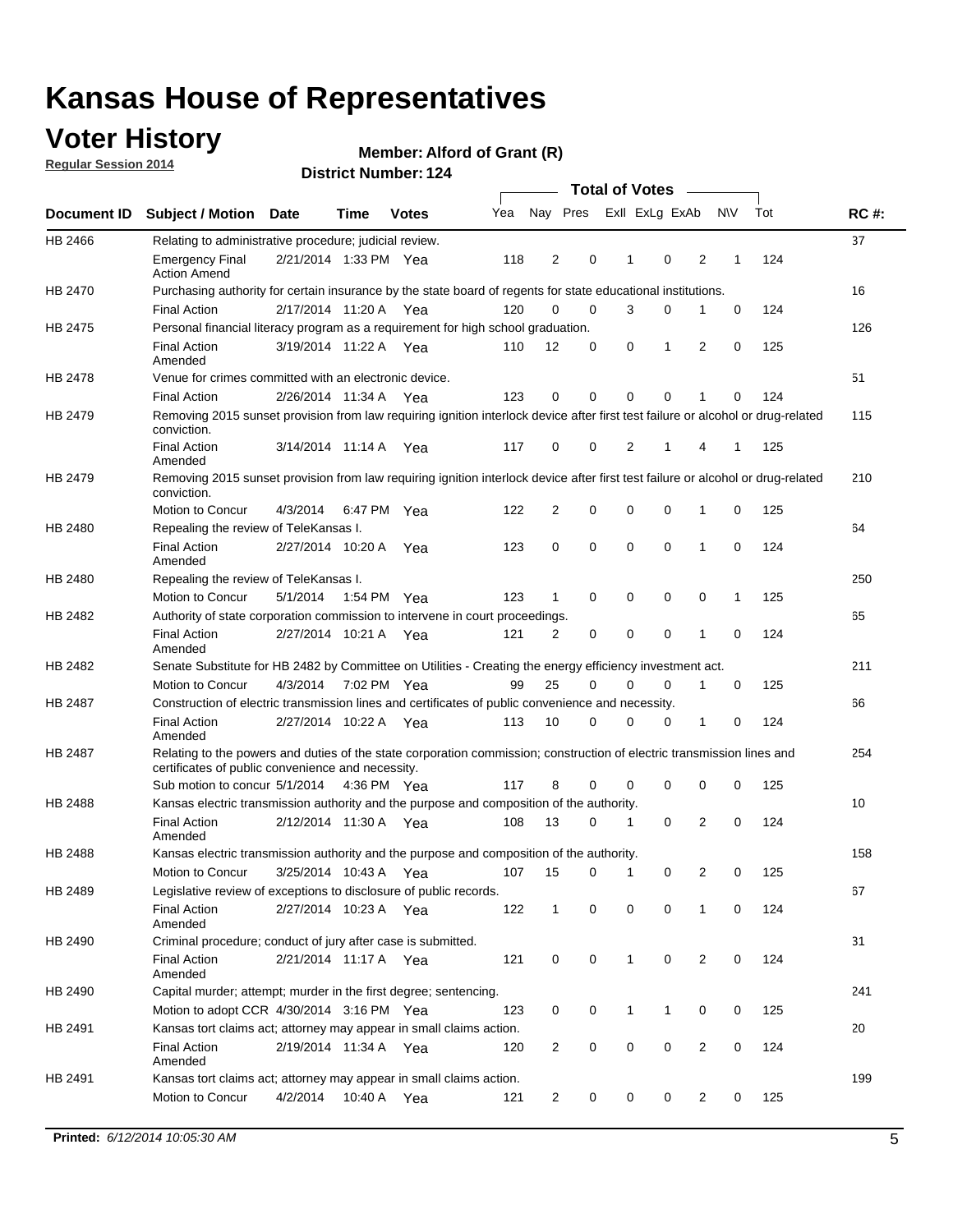## **Voter History**

**Regular Session 2014**

#### **Member: Alford of Grant (R)**

|         |                                                                                                                                                                                                                                                        |                       |         |              |     |          |          | <b>Total of Votes</b> |              |                |              |     |             |
|---------|--------------------------------------------------------------------------------------------------------------------------------------------------------------------------------------------------------------------------------------------------------|-----------------------|---------|--------------|-----|----------|----------|-----------------------|--------------|----------------|--------------|-----|-------------|
|         | Document ID Subject / Motion Date                                                                                                                                                                                                                      |                       | Time    | <b>Votes</b> | Yea | Nay Pres |          | Exll ExLg ExAb        |              |                | <b>NV</b>    | Tot | <b>RC#:</b> |
| HB 2493 | Relating to surety regulation, appearance bonds and unlawful sexual relations.                                                                                                                                                                         |                       |         |              |     |          |          |                       |              |                |              |     | 23          |
|         | <b>Final Action</b><br>Amended                                                                                                                                                                                                                         | 2/20/2014 11:14 A     |         | Yea          | 113 | 10       | 0        | 0                     | 0            | $\mathbf 0$    | 1            | 124 |             |
| HB 2495 | Concerning sentencing dispositions, probation and postrelease supervision.                                                                                                                                                                             |                       |         |              |     |          |          |                       |              |                |              |     | 24          |
|         | <b>Final Action</b><br>Amended                                                                                                                                                                                                                         | 2/20/2014 11:17 A Yea |         |              | 122 |          | 0        | 0                     | 0            | 0              |              | 124 |             |
| HB 2501 | Human trafficking and related crimes; penalties for buying sexual relations; records and reporting by courts; staff secure facility 25<br>requirements.                                                                                                |                       |         |              |     |          |          |                       |              |                |              |     |             |
|         | <b>Final Action</b><br>Amended                                                                                                                                                                                                                         | 2/20/2014 11:18 A Yea |         |              | 123 | 0        | 0        | 0                     | 0            | $\mathbf 0$    | 1            | 124 |             |
| HB 2502 | Allowing victim notification on status change of person confined.                                                                                                                                                                                      |                       |         |              |     |          |          |                       |              |                |              |     | 26          |
|         | <b>Final Action</b>                                                                                                                                                                                                                                    | 2/20/2014 11:20 A Yea |         |              | 123 | 0        | 0        | 0                     | 0            | $\Omega$       |              | 124 |             |
| HB 2503 | Substitute for HB 2503 by Committee on Federal and State Affairs -- Carrying of concealed handguns by law enforcement<br>officers.                                                                                                                     |                       |         |              |     |          |          |                       |              |                |              |     | 230         |
|         | Final Action Sub Bill 4/5/2014                                                                                                                                                                                                                         |                       | 10:22 A | Yea          | 119 |          | 0        | 0                     | 0            | 4              |              | 125 |             |
| HB 2504 | Repealing outdated provisions relating to the purchase of certain real estate by the department of corrections.                                                                                                                                        |                       |         |              |     |          |          |                       |              |                |              |     | 18          |
|         | <b>Final Action</b>                                                                                                                                                                                                                                    | 2/19/2014 11:31 A Yea |         |              | 122 | 0        | 0        | 0                     | 0            | 2              | 0            | 124 |             |
| HB 2506 | Repealing K.S.A. 72-60b03, the effective date of the midwestern higher education compact act.                                                                                                                                                          |                       |         |              |     |          |          |                       |              |                |              |     | 52          |
|         | <b>Final Action</b>                                                                                                                                                                                                                                    | 2/26/2014 11:35 A Yea |         |              | 122 |          | 0        | 0                     | 0            | 1              | 0            | 124 |             |
| HB 2506 | Senate Substitute for HB 2506 by Committee on Ways and Means - Education; appropriations for FY 2014 and FY 2015 for<br>various state agencies; amendments concerning postsecondary education; amendments to provisions relating to school<br>finance. |                       |         |              |     |          |          |                       |              |                |              |     | 238         |
|         | Motion to Adopt CCR 4/6/2014                                                                                                                                                                                                                           |                       | 9:45 PM | Nav          | 63  | 57       | 0        | 0                     | 0            | 4              | -1           | 125 |             |
| HB 2509 | Emergency medical services amendments.                                                                                                                                                                                                                 |                       |         |              |     |          |          |                       |              |                |              |     | 101         |
|         | <b>Emergency Final</b><br><b>Action Amend</b>                                                                                                                                                                                                          | 2/27/2014 4:24 PM Yea |         |              | 123 | 0        | 0        | 0                     | 0            | 1              | 0            | 124 |             |
| HB 2510 | Pharmacists and pharmacies; pharmacy technicians; registration and grounds for denial of registration.                                                                                                                                                 |                       |         |              |     |          |          |                       |              |                |              |     | 84          |
|         | <b>Emergency Final</b><br>Action                                                                                                                                                                                                                       | 2/27/2014 4:01 PM Yea |         |              | 71  | 52       | 0        | 0                     | 0            | 1              | 0            | 124 |             |
| HB 2511 | Liability for property tax on personal property; sale or abandonment of personal property.                                                                                                                                                             |                       |         |              |     |          |          |                       |              |                |              |     | 27          |
|         | <b>Final Action</b>                                                                                                                                                                                                                                    | 2/20/2014 11:21 A     |         | Yea          | 123 | 0        | $\Omega$ | 0                     | 0            | 1              | 0            | 124 |             |
| HB 2514 | Exemption for Federal Home Loan Bank in certain insolvency proceedings involving insurance companies.                                                                                                                                                  |                       |         |              |     |          |          |                       |              |                |              |     | 2           |
|         | <b>Final Action</b>                                                                                                                                                                                                                                    | 2/10/2014 11:08 A     |         | Yea          | 118 | 0        | $\Omega$ | 3                     | 1            | $\overline{2}$ | $\mathbf 0$  | 124 |             |
| HB 2515 | Insurance; confidentiality of work papers from analysis of analysis of financial regulation or market regulation of insurance<br>company or affiliates.                                                                                                |                       |         |              |     |          |          |                       |              |                |              |     | 82          |
|         | <b>Emergency Final</b><br>Action                                                                                                                                                                                                                       | 2/27/2014 3:58 PM Yea |         |              | 123 | 0        | 0        | 0                     | 0            | 1              | 0            | 124 |             |
| HB 2515 | Updating statutory references and making corresponding changes due to Executive Reorganization Order No. 41.                                                                                                                                           |                       |         |              |     |          |          |                       |              |                |              |     | 269         |
|         | Motion to Adopt CCR 5/2/2014                                                                                                                                                                                                                           |                       |         | 3:31 PM Yea  | 118 | 4        | 0        | 0                     | 1            | $\mathbf{1}$   | $\mathbf{1}$ | 125 |             |
| HB 2516 | Amendments relating to health care provider liability insurance and to companies organized to provide such insurance.                                                                                                                                  |                       |         |              |     |          |          |                       |              |                |              |     | 3           |
|         | <b>Final Action</b><br>Amended                                                                                                                                                                                                                         | 2/10/2014 11:10 A Yea |         |              | 118 | 0        | 0        | 3                     | $\mathbf{1}$ | 2              | 0            | 124 |             |
| HB 2516 | Amendments relating to health care provider liability insurance and to companies organized to provide such insurance.                                                                                                                                  |                       |         |              |     |          |          |                       |              |                |              |     | 191         |
|         | Motion to Concur                                                                                                                                                                                                                                       | 3/31/2014 11:40 A Yea |         |              | 121 | 0        | 0        | 1                     | 0            | 2              | 1            | 125 |             |
| HB 2518 | Relating to ballot language statements.                                                                                                                                                                                                                |                       |         |              |     |          |          |                       |              |                |              |     | 40          |
|         | <b>Emergency Final</b><br><b>Action Amend</b>                                                                                                                                                                                                          | 2/21/2014 1:37 PM Yea |         |              | 116 | 4        | 0        | 1                     | 0            | 2              | $\mathbf{1}$ | 124 |             |
| HB 2525 | Kansas money transmitter act concerning change of controlling interest and notification.                                                                                                                                                               |                       |         |              |     |          |          |                       |              |                |              |     | 32          |
|         | <b>Final Action</b>                                                                                                                                                                                                                                    | 2/21/2014 11:18 A Yea |         |              | 105 | 16       | 0        | 1                     | 0            | 2              | 0            | 124 |             |
| HB 2525 | Kansas money transmitter act concerning change of controlling interest and notification.                                                                                                                                                               |                       |         |              |     |          |          |                       |              |                |              |     | 252         |
|         | Motion to Concur                                                                                                                                                                                                                                       | 5/1/2014              |         | 1:59 PM Yea  | 112 | 13       | 0        | 0                     | 0            | 0              | 0            | 125 |             |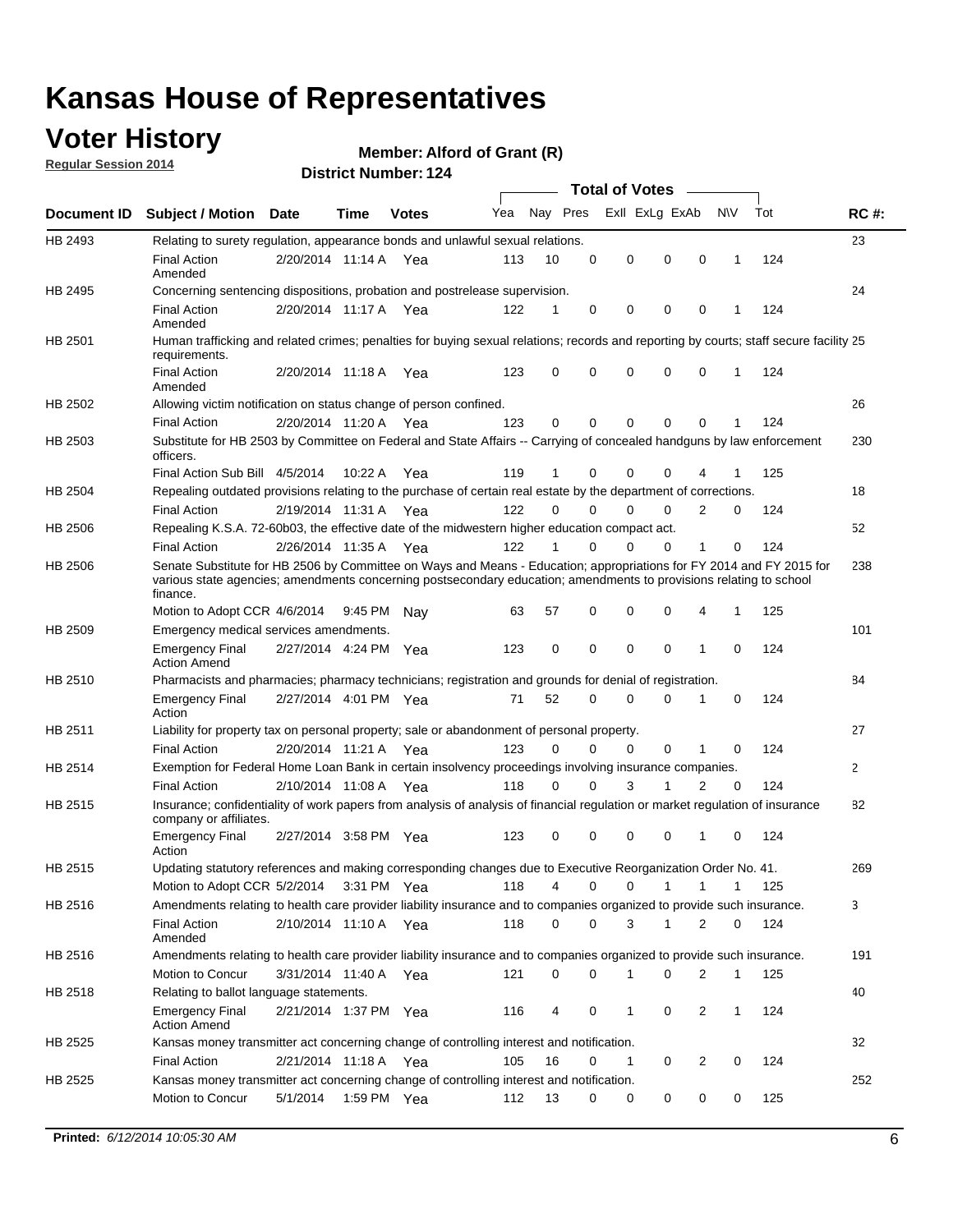#### **Voter History Regular Session 2014**

**Member: Alford of Grant (R)** 

|                |                                                                                                                                                                                                                                                                                                                                           |                       |             | PISUIVLINUIIINGI. IZ <del>T</del> |     |    |                         | <b>Total of Votes</b> |              |              |          |     |             |
|----------------|-------------------------------------------------------------------------------------------------------------------------------------------------------------------------------------------------------------------------------------------------------------------------------------------------------------------------------------------|-----------------------|-------------|-----------------------------------|-----|----|-------------------------|-----------------------|--------------|--------------|----------|-----|-------------|
| Document ID    | <b>Subject / Motion Date</b>                                                                                                                                                                                                                                                                                                              |                       | Time        | <b>Votes</b>                      | Yea |    | Nay Pres Exll ExLg ExAb |                       |              | <b>NV</b>    |          | Tot | <b>RC#:</b> |
| HB 2533        | Changing interest credit amounts, member distributions upon termination or death and retirement annuities under the KPERS 42<br>Act of 2015.                                                                                                                                                                                              |                       |             |                                   |     |    |                         |                       |              |              |          |     |             |
|                | <b>Emergency Final</b><br><b>Action Amend</b>                                                                                                                                                                                                                                                                                             | 2/21/2014 1:40 PM Yea |             |                                   | 94  | 26 | 0                       | 1                     | 0            | 2            | 1        | 124 |             |
| HB 2537        | Eliminating font size and type requirement for disclosure statements contained in insurance contracts and explanatory<br>materials printed in any language other than English.                                                                                                                                                            |                       |             |                                   |     |    |                         |                       |              |              |          |     | 81          |
|                | <b>Emergency Final</b><br>Action                                                                                                                                                                                                                                                                                                          | 2/27/2014 3:56 PM Yea |             |                                   | 119 | 4  | 0                       | 0                     | 0            | 1            | 0        | 124 |             |
| HB 2537        | Insurance; eliminating font and type requirements for certain non-English insurance documents; confidentiality of certain<br>documents; continuation of health insurance for spouse and children of certain emergency personnel and employees of the<br>department of corrections; purchase of certain insurance by the state fair board. |                       |             |                                   |     |    |                         |                       |              |              |          |     | 249         |
|                | Motion to adopt CCR 4/30/2014 3:58 PM Yea                                                                                                                                                                                                                                                                                                 |                       |             |                                   | 122 | 0  | 0                       | 1                     | -1           | 0            | 1        | 125 |             |
| HB 2538        | Giving landowner right of first refusal for antlers of deer illegally shot on landowner's property.                                                                                                                                                                                                                                       |                       |             |                                   |     |    |                         |                       |              |              |          |     | 102         |
|                | <b>Emergency Final</b><br><b>Action Amend</b>                                                                                                                                                                                                                                                                                             | 2/27/2014 4:26 PM Yea |             |                                   | 106 | 17 | 0                       | 0                     | 0            | 1            | 0        | 124 |             |
| HB 2541        | Substitute for HB2541 by Committee on Local Government—plastic bottles and containers; labeling; solid waste landfill<br>restrictions.                                                                                                                                                                                                    |                       |             |                                   |     |    |                         |                       |              |              |          |     | 121         |
|                | Final Action Sub Bill 3/17/2014 11:21 A Yea                                                                                                                                                                                                                                                                                               |                       |             |                                   | 102 | 21 | 0                       | $\mathbf 0$           | 0            | 2            | 0        | 125 |             |
| HB 2542        | Property tax exemption for amateur-built aircraft.                                                                                                                                                                                                                                                                                        |                       |             |                                   |     |    |                         |                       |              |              |          |     | 112         |
|                | <b>Final Action</b><br>Amended                                                                                                                                                                                                                                                                                                            | 3/13/2014 11:22 A Yea |             |                                   | 116 | 4  | 0                       | 1                     | $\mathbf{1}$ | 2            | 1        | 125 |             |
| HB 2544        | Authorizing postsecondary educational institutions to enter into the state authorization reciprocity agreement to provide<br>distance education.                                                                                                                                                                                          |                       |             |                                   |     |    |                         |                       |              |              |          |     | 17          |
|                | <b>Final Action</b>                                                                                                                                                                                                                                                                                                                       | 2/17/2014 11:21 A Yea |             |                                   | 120 | 0  | 0                       | 3                     | 0            | 1            | 0        | 124 |             |
| HB 2545        | Extending sunset date on certain agriculture fees from July 1, 2015, to July 1, 2019.                                                                                                                                                                                                                                                     |                       |             |                                   |     |    |                         |                       |              |              |          |     | 68          |
|                | <b>Final Action</b><br>Amended                                                                                                                                                                                                                                                                                                            | 2/27/2014 10:25 A Yea |             |                                   | 99  | 24 | 0                       | $\mathbf 0$           | $\Omega$     | 1            | $\Omega$ | 124 |             |
| <b>HB 2547</b> | Changing the map copy requirement in mining permit application.                                                                                                                                                                                                                                                                           |                       |             |                                   |     |    |                         |                       |              |              |          |     | 53          |
|                | <b>Final Action</b>                                                                                                                                                                                                                                                                                                                       | 2/26/2014 11:36 A     |             | Yea                               | 123 | 0  | 0                       | 0                     | 0            | 1            | 0        | 124 |             |
| HB 2548        | Creating the water program management fund and transferring the air quality fee fund.                                                                                                                                                                                                                                                     |                       |             |                                   |     |    |                         |                       |              |              |          |     | 46          |
|                | <b>Emergency Final</b><br>Action                                                                                                                                                                                                                                                                                                          | 2/21/2014 1:46 PM Yea |             |                                   | 119 | 1  | 0                       | 1                     | 0            | 2            | 1        | 124 |             |
| HB 2549        | Allowing burial of hazardous waste on-site.                                                                                                                                                                                                                                                                                               |                       |             |                                   |     |    |                         |                       |              |              |          |     | 54          |
|                | <b>Final Action</b>                                                                                                                                                                                                                                                                                                                       | 2/26/2014 11:38 A     |             | Yea                               | 123 | 0  | 0                       | 0                     | 0            | 1            | 0        | 124 |             |
| HB 2550        | Repeal of the atmospheric mercury deposition monitoring network.                                                                                                                                                                                                                                                                          |                       |             |                                   |     |    |                         |                       |              |              |          |     | 33          |
|                | <b>Final Action</b>                                                                                                                                                                                                                                                                                                                       | 2/21/2014 11:20 A     |             | Yea                               | 92  | 29 | 0                       | 1                     | 0            | 2            | 0        | 124 |             |
| HB 2551        | Repealing regulation of PCB disposal facilities.                                                                                                                                                                                                                                                                                          |                       |             |                                   |     |    |                         |                       |              |              |          |     | 47          |
|                | <b>Emergency Final</b><br>Action Amend                                                                                                                                                                                                                                                                                                    | 2/21/2014 1:47 PM Yea |             |                                   | 100 | 20 | 0                       | 1                     | 0            | 2            | 1        | 124 |             |
| HB 2551        | Repealing the regulation of PCB disposal facilities; making changes to the atmospheric mercury deposition monitoring network 271<br>and the disposal of plastic bottles, containers and solid waste.                                                                                                                                      |                       |             |                                   |     |    |                         |                       |              |              |          |     |             |
|                | Motion to Adopt CCR 5/2/2014                                                                                                                                                                                                                                                                                                              |                       | 3:45 PM Yea |                                   | 105 | 17 | 0                       | $\mathbf 0$           | 1            | 1            | 1        | 125 |             |
| HB 2552        | Managed care organizations, prompt payment.                                                                                                                                                                                                                                                                                               |                       |             |                                   |     |    |                         |                       |              |              |          |     | 69          |
|                | <b>Final Action</b><br>Amended                                                                                                                                                                                                                                                                                                            | 2/27/2014 10:26 A Yea |             |                                   | 123 | 0  | 0                       | 0                     | 0            | 1            | 0        | 124 |             |
| HB 2552        | Kansas medical assistance program; managed care organizations; consent for expansion of certain medicaid services.                                                                                                                                                                                                                        |                       |             |                                   |     |    |                         |                       |              |              |          |     | 225         |
|                | Motion to Concur                                                                                                                                                                                                                                                                                                                          | 4/4/2014              | 6:13 PM Nay |                                   | 68  | 54 | 0                       | $\mathbf 0$           | 1            | 2            | 0        | 125 |             |
| HB 2553        | Health care compact.                                                                                                                                                                                                                                                                                                                      |                       |             |                                   |     |    |                         |                       |              |              |          |     | 141         |
|                | <b>Final Action</b>                                                                                                                                                                                                                                                                                                                       | 3/24/2014 10:15 A Yea |             |                                   | 74  | 48 | 0                       | 0                     | 0            | 3            | 0        | 125 |             |
| HB 2555        | Release of information in support of arrest warrants and search warrants.                                                                                                                                                                                                                                                                 |                       |             |                                   |     |    |                         |                       |              |              |          |     | 86          |
|                | <b>Emergency Final</b><br><b>Action Amend</b>                                                                                                                                                                                                                                                                                             | 2/27/2014 4:04 PM Yea |             |                                   | 113 | 10 | 0                       | 0                     | 0            | $\mathbf{1}$ | 0        | 124 |             |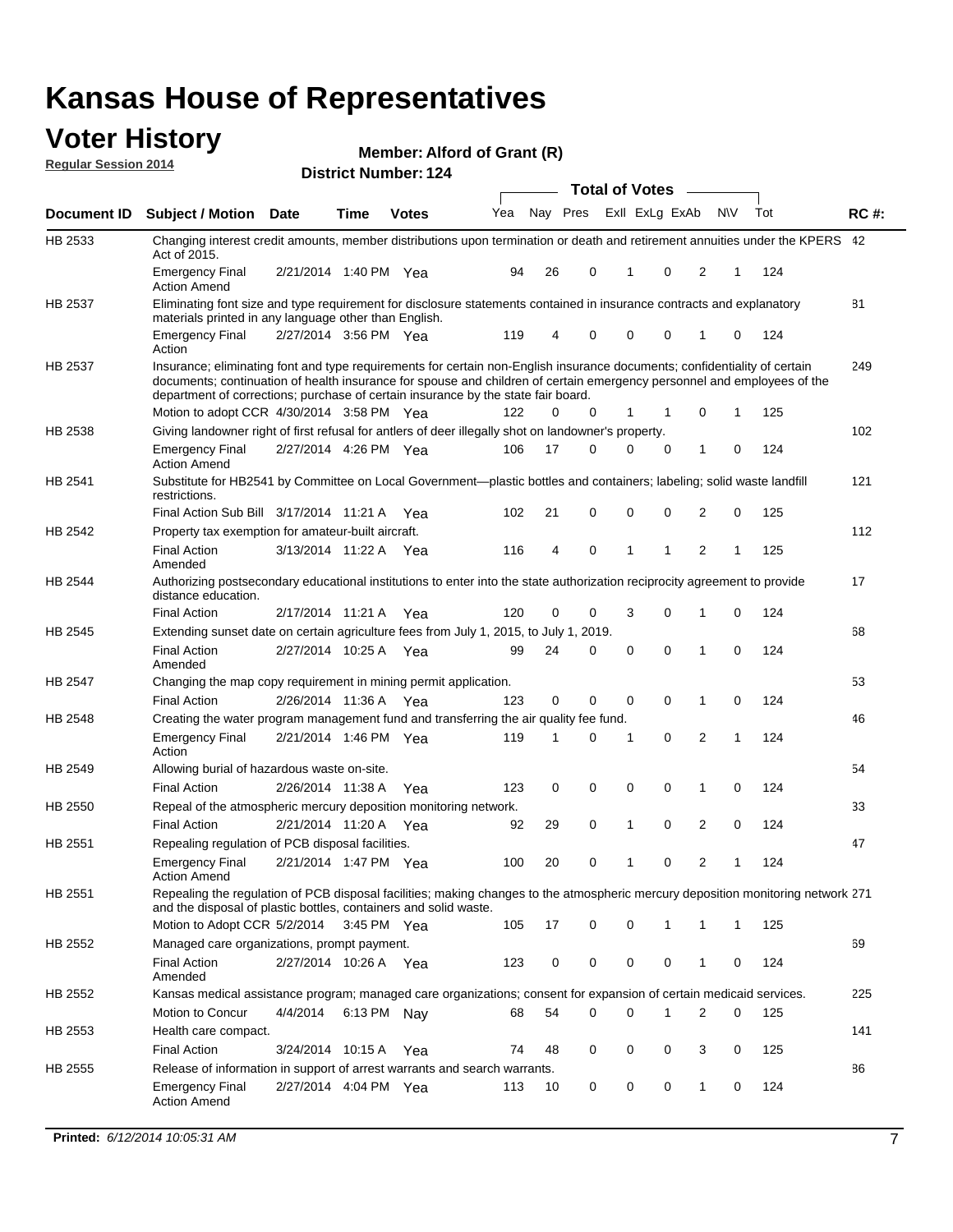## **Voter History**

**Regular Session 2014**

**Member: Alford of Grant (R)** 

|                |                                                                                                                                                                                                                                                                                                                                                           |                       |             |              |     |          |   | <b>Total of Votes</b> |             |              |              |     |             |
|----------------|-----------------------------------------------------------------------------------------------------------------------------------------------------------------------------------------------------------------------------------------------------------------------------------------------------------------------------------------------------------|-----------------------|-------------|--------------|-----|----------|---|-----------------------|-------------|--------------|--------------|-----|-------------|
|                | Document ID Subject / Motion Date                                                                                                                                                                                                                                                                                                                         |                       | Time        | <b>Votes</b> | Yea | Nay Pres |   | Exll ExLg ExAb        |             |              | <b>NV</b>    | Tot | <b>RC#:</b> |
| <b>HB 2557</b> | Changing penalties for certain taxpayers who file incorrect returns under Kansas income tax act.                                                                                                                                                                                                                                                          |                       |             |              |     |          |   |                       |             |              |              |     | 21          |
|                | <b>Final Action</b><br>Amended                                                                                                                                                                                                                                                                                                                            | 2/19/2014 11:35 A     |             | Yea          | 122 | 0        | 0 | 0                     | 0           | 2            | 0            | 124 |             |
| HB 2561        | Licensure of pharmacists and registration of pharmacy interns by board of pharmacy.                                                                                                                                                                                                                                                                       |                       |             |              |     |          |   |                       |             |              |              |     | 55          |
|                | <b>Final Action</b>                                                                                                                                                                                                                                                                                                                                       | 2/26/2014 11:39 A Yea |             |              | 105 | 18       | 0 | 0                     | 0           | 1            | 0            | 124 |             |
| HB 2564        | Requiring 60-day wait before re-employment for retirement benefit eligibility.                                                                                                                                                                                                                                                                            |                       |             |              |     |          |   |                       |             |              |              |     | 43          |
|                | <b>Emergency Final</b><br>Action                                                                                                                                                                                                                                                                                                                          | 2/21/2014 1:41 PM Yea |             |              | 120 | 0        | 0 | 1                     | 0           | 2            | 1            | 124 |             |
| HB 2566        | Requiring court fee for forensic audio and video examination services.                                                                                                                                                                                                                                                                                    |                       |             |              |     |          |   |                       |             |              |              |     | 93          |
|                | <b>Emergency Final</b><br>Action                                                                                                                                                                                                                                                                                                                          | 2/27/2014 4:12 PM Yea |             |              | 123 | 0        | 0 | 0                     | $\mathbf 0$ | 1            | $\mathbf 0$  | 124 |             |
| HB 2568        | Domestic relations; Kansas family law code; child support guidelines.                                                                                                                                                                                                                                                                                     |                       |             |              |     |          |   |                       |             |              |              |     | 70          |
|                | <b>Final Action</b><br>Amended                                                                                                                                                                                                                                                                                                                            | 2/27/2014 10:27 A     |             | Yea          | 123 | 0        | 0 | 0                     | 0           | 1            | 0            | 124 |             |
| HB 2568        | Domestic relations; Kansas family law code; child support guidelines.                                                                                                                                                                                                                                                                                     |                       |             |              |     |          |   |                       |             |              |              |     | 268         |
|                | Motion to adopt CCR 5/2/2014                                                                                                                                                                                                                                                                                                                              |                       | 3:28 PM Yea |              | 123 | 0        | 0 | 0                     | 1           | 1            | 0            | 125 |             |
| HB 2576        | Employment security law; creation of "new employer rate."                                                                                                                                                                                                                                                                                                 |                       |             |              |     |          |   |                       |             |              |              |     | 71          |
|                | <b>Final Action</b><br>Amended                                                                                                                                                                                                                                                                                                                            | 2/27/2014 10:28 A     |             | Yea          | 123 | 0        | 0 | 0                     | $\mathbf 0$ | 1            | 0            | 124 |             |
| HB 2576        | Employment security law; creation of "new employer rate."                                                                                                                                                                                                                                                                                                 |                       |             |              |     |          |   |                       |             |              |              |     | 159         |
|                | Motion to Concur                                                                                                                                                                                                                                                                                                                                          | 3/25/2014 10:47 A     |             | Yea          | 122 | 0        | 0 | 1                     | 0           | 2            | 0            | 125 |             |
| HB 2577        | Allowing parents to remain anonymous when surrendering an infant under the newborn protection act.                                                                                                                                                                                                                                                        |                       |             |              |     |          |   |                       |             |              |              |     | 56          |
|                | <b>Final Action</b><br>Amended                                                                                                                                                                                                                                                                                                                            | 2/26/2014 11:41 A Yea |             |              | 123 | 0        | 0 | 0                     | $\Omega$    | 1            | 0            | 124 |             |
| HB 2577        | Allowing parents to remain anonymous when surrendering an infant under the newborn protection act.                                                                                                                                                                                                                                                        |                       |             |              |     |          |   |                       |             |              |              |     | 220         |
|                | Motion to Concur                                                                                                                                                                                                                                                                                                                                          | 4/4/2014              | 11:45 A     | Yea          | 121 | $\Omega$ | 0 |                       | 1           | $\mathbf{1}$ | $\mathbf{1}$ | 125 |             |
| HB 2578        | Certification by chief law enforcement officer for transfer of a firearm when required by federal law.                                                                                                                                                                                                                                                    |                       |             |              |     |          |   |                       |             |              |              |     | 122         |
|                | <b>Final Action</b><br>Amended                                                                                                                                                                                                                                                                                                                            | 3/17/2014 11:22 A     |             | Yea          | 123 | $\Omega$ | 0 | 0                     | $\Omega$    | 2            | 0            | 125 |             |
| HB 2578        | Regulating the possession of weapons.                                                                                                                                                                                                                                                                                                                     |                       |             |              |     |          |   |                       |             |              |              |     | 235         |
|                | Motion to Adopt CCR 4/5/2014 4:40 PM Yea                                                                                                                                                                                                                                                                                                                  |                       |             |              | 102 | 19       | 0 | 0                     | 0           | 4            | $\Omega$     | 125 |             |
| HB 2580        | Specifying the duties of the state fire marshal relating to regional emergency response teams for hazardous materials and<br>search and rescue incidents.                                                                                                                                                                                                 |                       |             |              |     |          |   |                       |             |              |              |     | 72          |
|                | <b>Final Action</b><br>Amended                                                                                                                                                                                                                                                                                                                            | 2/27/2014 10:29 A     |             | Yea          | 113 | 10       | 0 | 0                     | 0           | 1            | 0            | 124 |             |
| HB 2580        | Kansas Real Estate Appraisal Board; licensee fingerprinting and criminal background checks.                                                                                                                                                                                                                                                               |                       |             |              |     |          |   |                       |             |              |              |     | 272         |
|                | Motion to adopt CCR 5/2/2014                                                                                                                                                                                                                                                                                                                              |                       |             | 3:49 PM Yea  | 115 | 7        | 0 | 0                     | 1           | 1            | -1           | 125 |             |
| HB 2582        | Creating an exemption from food establishment licensing for churches.                                                                                                                                                                                                                                                                                     |                       |             |              |     |          |   |                       |             |              |              |     | 57          |
|                | <b>Final Action</b>                                                                                                                                                                                                                                                                                                                                       | 2/26/2014 11:42 A Yea |             |              | 123 | 0        | 0 | 0                     | 0           | 1            | 0            | 124 |             |
| HB 2588        | Child in need of care; juvenile offenders; permanent custodians.                                                                                                                                                                                                                                                                                          |                       |             |              |     |          |   |                       |             |              |              |     | 94          |
|                | <b>Emergency Final</b><br><b>Action Amend</b>                                                                                                                                                                                                                                                                                                             | 2/27/2014 4:14 PM Yea |             |              | 123 | 0        | 0 | 0                     | 0           | 1            | 0            | 124 |             |
| HB 2588        | Senate Substitute for HB 2588 by Committee on Judiciary - Concerning children and minors; relating to children in need of<br>care; placement in juvenile detention facilities; permanent custodians; relating to juvenile offenders; alternative adjudication;<br>youth residential centers and services; risk assessment; sentencing; good time credits. |                       |             |              |     |          |   |                       |             |              |              |     | 244         |
|                | Motion to adopt CCR 4/30/2014 3:36 PM Yea                                                                                                                                                                                                                                                                                                                 |                       |             |              | 123 | 0        | 0 | 1                     | 1           | 0            | 0            | 125 |             |
| HB 2591        | Requiring certain audit reports to be filed electronically and to be filed only with the department of administration.                                                                                                                                                                                                                                    |                       |             |              |     |          |   |                       |             |              |              |     | 58          |
|                | <b>Final Action</b>                                                                                                                                                                                                                                                                                                                                       | 2/26/2014 11:43 A Yea |             |              | 123 | 0        | 0 | 0                     | 0           | 1            | 0            | 124 |             |
| HB 2595        | State fossils; the tylosaurus and the pteranodon.                                                                                                                                                                                                                                                                                                         |                       |             |              |     |          |   |                       |             |              |              |     | 73          |
|                | <b>Final Action</b><br>Amended                                                                                                                                                                                                                                                                                                                            | 2/27/2014 10:31 A Yea |             |              | 96  | 27       | 0 | 0                     | 0           | 1            | 0            | 124 |             |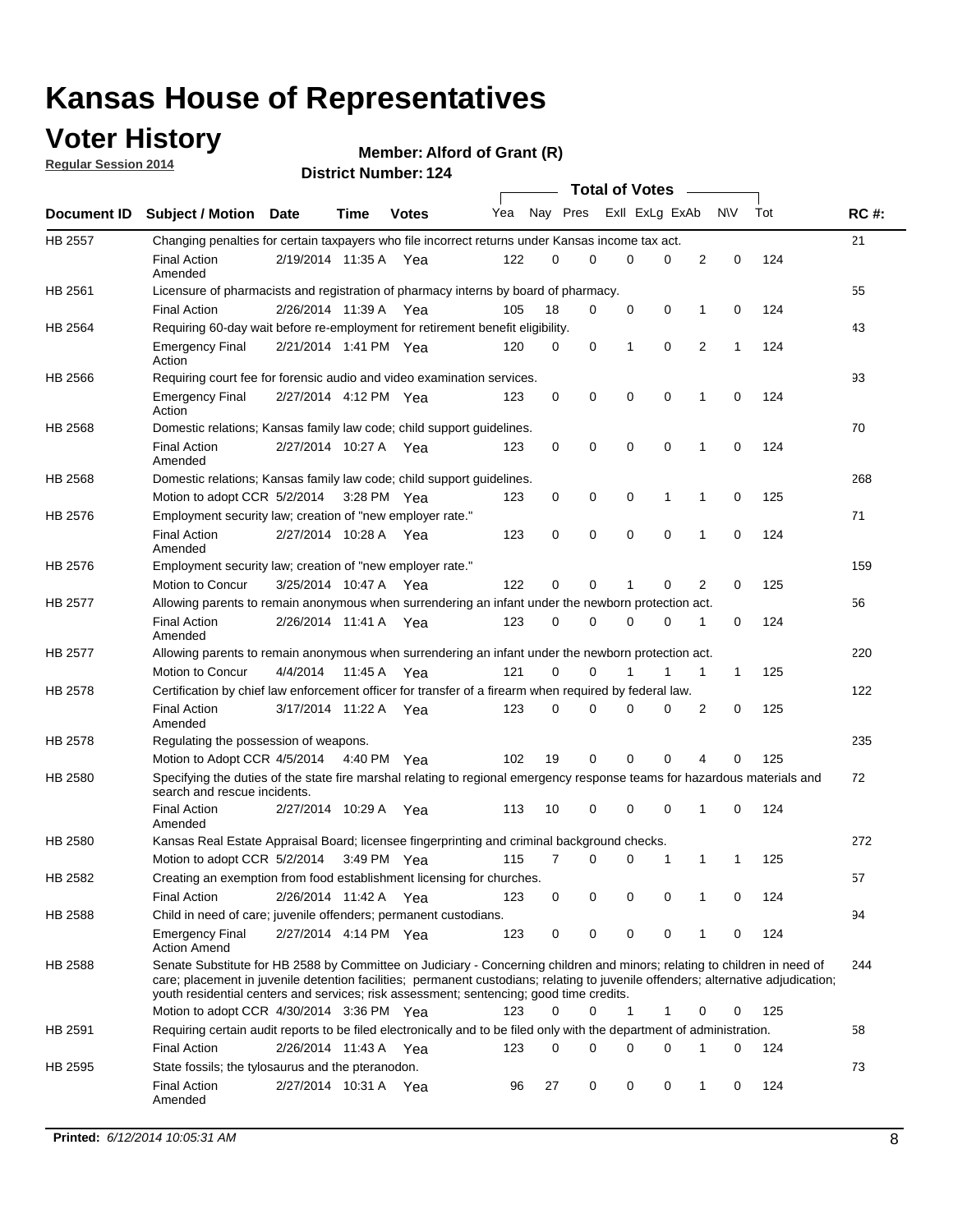## **Voter History**

**Regular Session 2014**

**Member: Alford of Grant (R)** 

|             |                                                                                                                                                                                                                                       |                       |             |       |     |              | <b>Total of Votes</b> |                |             |              |           |     |             |
|-------------|---------------------------------------------------------------------------------------------------------------------------------------------------------------------------------------------------------------------------------------|-----------------------|-------------|-------|-----|--------------|-----------------------|----------------|-------------|--------------|-----------|-----|-------------|
| Document ID | <b>Subject / Motion</b>                                                                                                                                                                                                               | <b>Date</b>           | Time        | Votes | Yea | Nay Pres     |                       | Exll ExLg ExAb |             |              | <b>NV</b> | Tot | <b>RC#:</b> |
| HB 2596     | Computation of retirement benefits when a state officer or employee is placed on furlough or has reduction in compensation.                                                                                                           |                       |             |       |     |              |                       |                |             |              |           |     | 74          |
| HB 2596     | <b>Final Action</b><br>Computation of retirement benefits when a state officer or employee is placed on furlough or has reduction in                                                                                                  | 2/27/2014 10:33 A     |             | Yea   | 123 | 0            | 0                     | 0              | 0           |              | 0         | 124 | 246         |
|             | compensation.<br>Motion to adopt CCR 4/30/2014 3:45 PM Yea                                                                                                                                                                            |                       |             |       | 123 | 0            | 0                     | 1              | 1           | 0            | 0         | 125 |             |
| HB 2597     | Municipal recycling services                                                                                                                                                                                                          |                       |             |       |     |              |                       |                |             |              |           |     | 97          |
|             | <b>Emergency Final</b><br><b>Action Amend</b>                                                                                                                                                                                         | 2/27/2014 4:20 PM Yea |             |       | 105 | 18           | 0                     | $\mathbf 0$    | 0           | $\mathbf{1}$ | 0         | 124 |             |
| HB 2599     | Authorizing the secretary of state to grant an easement to the unified government of Wyandotte county.                                                                                                                                |                       |             |       |     |              |                       |                |             |              |           |     | 22          |
|             | Final Action                                                                                                                                                                                                                          | 2/19/2014 11:37 A     |             | Yea   | 120 | 2            | 0                     | 0              | 0           | 2            | 0         | 124 |             |
| HB 2599     | Authorizing the secretary of state to grant an easement to the unified government of Wyandotte county.                                                                                                                                |                       |             |       |     |              |                       |                |             |              |           |     | 118         |
|             | Motion to Concur                                                                                                                                                                                                                      | 3/14/2014 11:25 A     |             | Yea   | 118 | 0            | 0                     | 2              | 1           | 4            | 0         | 125 |             |
| HB 2602     | Increasing the percentage of unclassified employees allowed to be employed by KPERS from 25% to 50%.                                                                                                                                  |                       |             |       |     |              |                       |                |             |              |           |     | 44          |
|             | <b>Emergency Final</b><br>Action                                                                                                                                                                                                      | 2/21/2014 1:43 PM Yea |             |       | 107 | 13           | 0                     | 1              | 0           | 2            | 1         | 124 |             |
| HB 2602     | Increasing the percentage of unclassified employees allowed to be employed by KPERS from 25% to 50%.                                                                                                                                  |                       |             |       |     |              |                       |                |             |              |           |     | 195         |
|             | Motion to Concur                                                                                                                                                                                                                      | 4/1/2014              | 10:57 A Yea |       | 108 | 15           | 0                     | 1              | $\mathbf 0$ | 1            | 0         | 125 |             |
| HB 2609     | Practice of pharmacy; filling and refilling of prescriptions.                                                                                                                                                                         |                       |             |       |     |              |                       |                |             |              |           |     | 105         |
|             | <b>Emergency Final</b><br><b>Action Amend</b>                                                                                                                                                                                         | 2/27/2014 4:29 PM Yea |             |       | 123 | 0            | $\mathbf 0$           | $\mathbf 0$    | 0           | $\mathbf{1}$ | $\Omega$  | 124 |             |
| HB 2611     | Conduct of dental offices.                                                                                                                                                                                                            |                       |             |       |     |              |                       |                |             |              |           |     | 83          |
|             | <b>Emergency Final</b><br>Action                                                                                                                                                                                                      | 2/27/2014 3:59 PM Yea |             |       | 123 | 0            | 0                     | $\mathbf 0$    | 0           | 1            | 0         | 124 |             |
| HB 2612     | Relating to district judge and district magistrate judge vacancies.                                                                                                                                                                   |                       |             |       |     |              |                       |                |             |              |           |     | 75          |
|             | <b>Final Action</b><br>Amended                                                                                                                                                                                                        | 2/27/2014 10:34 A     |             | Yea   | 106 | 17           | 0                     | $\mathbf 0$    | 0           | 1            | 0         | 124 |             |
| HB 2613     | Relating to the issuance of stillbirth and unborn child's death certificates.                                                                                                                                                         |                       |             |       |     |              |                       |                |             |              |           |     | 103         |
|             | <b>Emergency Final</b><br><b>Action Amend</b>                                                                                                                                                                                         | 2/27/2014 4:27 PM Yea |             |       | 122 | $\mathbf{1}$ | 0                     | $\mathbf 0$    | 0           | 1            | 0         | 124 |             |
| HB 2615     | Substitute for HB 2615 by Committee on Commerce, Labor and Economic Development - Workers compensation assigned<br>risk pool.                                                                                                         |                       |             |       |     |              |                       |                |             |              |           |     | 185         |
|             | <b>EFA Sub Bill</b><br>Amended                                                                                                                                                                                                        | 3/26/2014 3:42 PM Yea |             |       | 98  | 25           | 0                     | 1              | 0           | 1            | 0         | 125 |             |
| HB 2616     | Secretary of labor; explore agreement to allow state of Kansas to enforce OSHA standards.                                                                                                                                             |                       |             |       |     |              |                       |                |             |              |           |     | 92          |
|             | <b>Emergency Final</b><br>Action                                                                                                                                                                                                      | 2/27/2014 4:11 PM Yea |             |       | 93  | 30           | $\Omega$              | 0              | 0           | 1            | 0         | 124 |             |
| HB 2616     | Senate Substitute for HB 2616 by Committee on Commerce - Secretary of labor directed to study state enforcement of OSHA 261<br>standards.                                                                                             |                       |             |       |     |              |                       |                |             |              |           |     |             |
|             | Motion to Concur                                                                                                                                                                                                                      | 5/2/2014 11:47 A Yea  |             |       | 94  | 30           | 0                     | $\mathbf 0$    | 1           | 0            | 0         | 125 |             |
| HB 2633     | Substitute for HB 2633 by Committee on Corrections and Juvenile Justice - Juvenile offenders; youth residential centers and<br>services; risk assessment; raising the age for prosecution as an adult; sentencing; good time credits. |                       |             |       |     |              |                       |                |             |              |           |     | - 106       |
|             | <b>EFA Sub Bill</b><br>Amended                                                                                                                                                                                                        | 2/27/2014 4:31 PM Yea |             |       | 122 | 1            | 0                     | 0              | 0           | 1            | 0         | 124 |             |
| HB 2636     | Secretary of health and environment and air quality standards.                                                                                                                                                                        |                       |             |       |     |              |                       |                |             |              |           |     | 45          |
|             | <b>Emergency Final</b><br><b>Action Amend</b>                                                                                                                                                                                         | 2/21/2014 1:44 PM Yea |             |       | 89  | 31           | 0                     | 1              | 0           | 2            | 1         | 124 |             |
| HB 2636     | Secretary of health and environment and air quality standards.                                                                                                                                                                        |                       |             |       |     |              |                       |                |             |              |           |     | 212         |
|             | Sub motion to concur 4/3/2014 7:20 PM Yea                                                                                                                                                                                             |                       |             |       | 121 | 3            | 0                     | 0              | 0           | 1            | 0         | 125 |             |
| HB 2642     | Income tax deduction for net gain on the sale of certain horses, cattle or livestock; income tax credit for expenditures to make 131<br>dwelling or facility accessible for persons with a disability.                                |                       |             |       |     |              |                       |                |             |              |           |     |             |
|             | <b>Final Action</b><br>Amended                                                                                                                                                                                                        | 3/20/2014 11:17 A Yea |             |       | 123 | 0            | 0                     | 0              | 1           | 1            | 0         | 125 |             |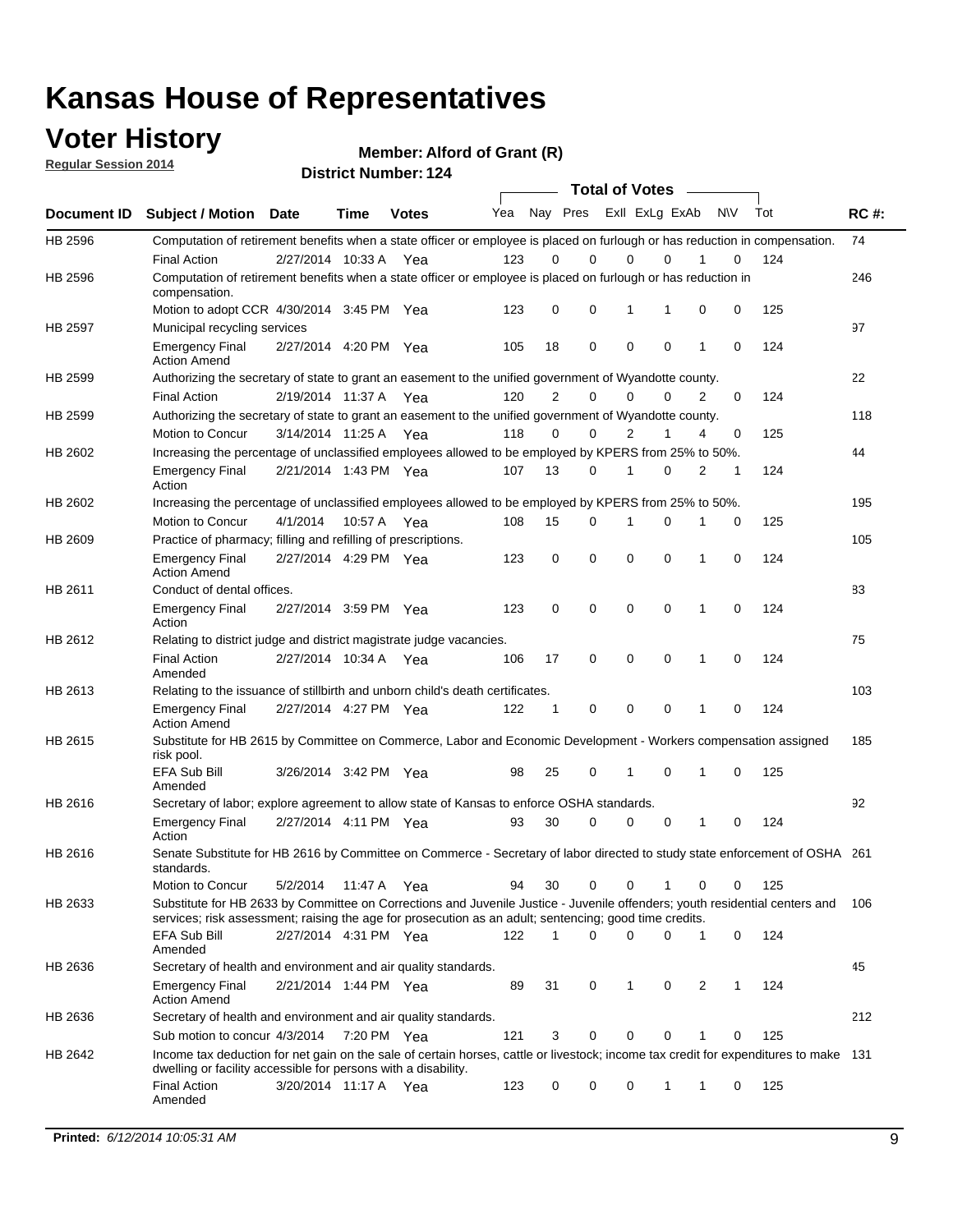#### **Voter History Regular Session 2014**

**Member: Alford of Grant (R)** 

| noguiai ocoolori zu in |                                                                                                                                                                                                                                                                                                                                                                                                                               |                       | <b>District Number: 124</b> |              | <b>Total of Votes</b> |          |             |  |             |                |   |     |     |             |
|------------------------|-------------------------------------------------------------------------------------------------------------------------------------------------------------------------------------------------------------------------------------------------------------------------------------------------------------------------------------------------------------------------------------------------------------------------------|-----------------------|-----------------------------|--------------|-----------------------|----------|-------------|--|-------------|----------------|---|-----|-----|-------------|
|                        |                                                                                                                                                                                                                                                                                                                                                                                                                               |                       |                             |              |                       |          |             |  |             |                |   |     |     |             |
| <b>Document ID</b>     | <b>Subject / Motion Date</b>                                                                                                                                                                                                                                                                                                                                                                                                  |                       | <b>Time</b>                 | <b>Votes</b> | Yea                   |          | Nay Pres    |  |             | Exll ExLg ExAb |   | N\V | Tot | <b>RC#:</b> |
| HB 2643                | Property tax; classification of commercial and industrial machinery and equipment as personal property; reclassification of<br>property upon termination of IRB tax exemption; use of independent appraisers to appraiser certain                                                                                                                                                                                             |                       |                             |              |                       |          |             |  |             |                |   |     |     | 164         |
|                        | <b>Final Action</b><br>Amended                                                                                                                                                                                                                                                                                                                                                                                                | 3/26/2014 10:56 A Yea |                             |              | 123                   | $\Omega$ | 0           |  | 1           | 0              | 1 | 0   | 125 |             |
| HB 2643                | Property tax; classification of commercial and industrial machinery and equipment as personal property; reclassification of<br>property upon termination of IRB tax exemption; use of independent appraisers to appraiser certain complex property; motor<br>vehicles, members of military; mortgage registration tax phase out and replacement with fees; county clerk technology fund;<br>county treasurer technology fund. |                       |                             |              |                       |          |             |  |             |                |   |     |     | 274         |
|                        | Motion to Concur                                                                                                                                                                                                                                                                                                                                                                                                              | 5/2/2014              |                             | 5:12 PM Nay  | 16                    | 108      | 0           |  | 0           | 0              |   | 0   | 125 |             |
| HB 2643                | Property tax; classification of commercial and industrial machinery and equipment as personal property; reclassification of<br>property upon termination of IRB tax exemption; use of independent appraisers to appraiser certain complex property; motor<br>vehicles, members of military; mortgage registration tax phase out and replacement with fees; county clerk technology fund;<br>county treasurer technology fund. |                       |                             |              |                       |          |             |  |             |                |   |     |     | 286         |
|                        | Motion to adopt CCR 5/3/2014                                                                                                                                                                                                                                                                                                                                                                                                  |                       |                             | 1:53 AM Yea  | 70                    | 53       | 0           |  | 0           | 0              | 1 | 1   | 125 |             |
| HB 2648                | Property tax exemption for levees.                                                                                                                                                                                                                                                                                                                                                                                            |                       |                             |              |                       |          |             |  |             |                |   |     |     | 100         |
|                        | <b>Emergency Final</b><br><b>Action Amend</b>                                                                                                                                                                                                                                                                                                                                                                                 | 2/27/2014 4:23 PM Yea |                             |              | 100                   | 23       | 0           |  | 0           | 0              | 1 | 0   | 124 |             |
| HB 2651                | County law library.                                                                                                                                                                                                                                                                                                                                                                                                           |                       |                             |              |                       |          |             |  |             |                |   |     |     | 76          |
|                        | <b>Final Action</b><br>Amended                                                                                                                                                                                                                                                                                                                                                                                                | 2/27/2014 10:38 A     |                             | Yea          | 82                    | 41       | $\mathbf 0$ |  | $\mathbf 0$ | $\mathbf 0$    | 1 | 0   | 124 |             |
| HB 2655                | Allowing veterans with PTSD to seek mental health treatment upon certain convictions.                                                                                                                                                                                                                                                                                                                                         |                       |                             |              |                       |          |             |  |             |                |   |     |     | 77          |
|                        | <b>Final Action</b><br>Amended                                                                                                                                                                                                                                                                                                                                                                                                | 2/27/2014 10:40 A     |                             | Yea          | 123                   | 0        | 0           |  | 0           | 0              | 1 | 0   | 124 |             |
| HB 2655                | Senate Substitute for HB 2655 by Committee on Judiciary - Allowing veterans with PTSD to seek mental health treatment<br>upon certain convictions; also amending the crimes of interference with law enforcement and giving a false alarm.                                                                                                                                                                                    |                       |                             |              |                       |          |             |  |             |                |   |     |     | 224         |
|                        | Motion to Concur                                                                                                                                                                                                                                                                                                                                                                                                              | 4/4/2014              |                             | 5:42 PM Yea  | 122                   | $\Omega$ | $\Omega$    |  | 0           | 1              | 2 | 0   | 125 |             |
| HB 2656                | Authorizing the state of Kansas to pay the death gratuity benefit to the designated survivor of a Kansas service member during 48<br>a federal government shutdown and providing for reimbursement to the state                                                                                                                                                                                                               |                       |                             |              |                       |          |             |  |             |                |   |     |     |             |
|                        | <b>Final Action</b>                                                                                                                                                                                                                                                                                                                                                                                                           | 2/26/2014 11:27 A Yea |                             |              | 123                   |          | 0<br>0      |  | 0           |                |   | 0   | 124 |             |
| HB 2661                | Substitute for HB 2661 by Committee on Energy and Environment - Siting of electric transmission lines; notice and hearing<br>requirements.                                                                                                                                                                                                                                                                                    |                       |                             |              |                       |          |             |  |             |                |   |     |     | 181         |
|                        | EFA Sub Bill                                                                                                                                                                                                                                                                                                                                                                                                                  | 3/26/2014 3:37 PM Yea |                             |              | 119                   | 4        | 0           |  | 1           | 0              | 1 | 0   | 125 |             |
| HB 2662                | Expungment of driving under the influence convictions.                                                                                                                                                                                                                                                                                                                                                                        |                       |                             |              |                       |          |             |  |             |                |   |     |     | 116         |
|                        | <b>Final Action</b><br>Amended                                                                                                                                                                                                                                                                                                                                                                                                | 3/14/2014 11:22 A     |                             | Yea          | 87                    | 31       | 0           |  | 2           | 1              | 4 | 0   | 125 |             |
| <b>HB 2668</b>         | Health insurance for qualified professional associations.                                                                                                                                                                                                                                                                                                                                                                     |                       |                             |              |                       |          |             |  |             |                |   |     |     | 34          |
|                        | <b>Final Action</b><br>Amended                                                                                                                                                                                                                                                                                                                                                                                                | 2/21/2014 11:21 A Yea |                             |              | 114                   | 7        | 0           |  | 1           | 0              | 2 | 0   | 124 |             |
| HB 2668                | Predetermination of health insurance benefits                                                                                                                                                                                                                                                                                                                                                                                 |                       |                             |              |                       |          |             |  |             |                |   |     |     | 262         |
|                        | Motion to Concur                                                                                                                                                                                                                                                                                                                                                                                                              | 5/2/2014 12:05 P Yea  |                             |              | 97                    | 27       | 0           |  | 0           |                | 0 | 0   | 125 |             |
| HB 2669                | State civil service board; transferred from the department of administration to the office of administrative hearings.                                                                                                                                                                                                                                                                                                        |                       |                             |              |                       |          |             |  |             |                |   |     |     | 87          |
|                        | <b>Emergency Final</b><br>Action                                                                                                                                                                                                                                                                                                                                                                                              | 2/27/2014 4:05 PM Yea |                             |              | 110                   | 13       | 0           |  | 0           | 0              |   | 0   | 124 |             |
| HB 2673                | Kansas healing arts act; physician assistant licensure act.                                                                                                                                                                                                                                                                                                                                                                   |                       |                             |              |                       |          |             |  |             |                |   |     |     | 91          |
|                        | Emergency Final<br><b>Action Amend</b>                                                                                                                                                                                                                                                                                                                                                                                        | 2/27/2014 4:10 PM Yea |                             |              | 105                   | 18       | 0           |  | 0           | 0              | 1 | 0   | 124 |             |
| HB 2673                | Board of healing arts functions and duties, physician assistants licensure act and podiatry act.                                                                                                                                                                                                                                                                                                                              |                       |                             |              |                       |          |             |  |             |                |   |     |     | 270         |
|                        | Motion to adopt CCR 5/2/2014                                                                                                                                                                                                                                                                                                                                                                                                  |                       |                             | 3:39 PM Yea  | 111                   | 11       | 0           |  | 0           | 1              | 1 | 1   | 125 |             |
| HB 2675                | Relating to procurement negotiating committees; certified businesses.                                                                                                                                                                                                                                                                                                                                                         |                       |                             |              |                       |          |             |  |             |                |   |     |     | 165         |
|                        | <b>Final Action</b><br>Amended                                                                                                                                                                                                                                                                                                                                                                                                | 3/26/2014 10:57 A Yea |                             |              | 123                   | 0        | 0           |  | 1           | 0              | 1 | 0   | 125 |             |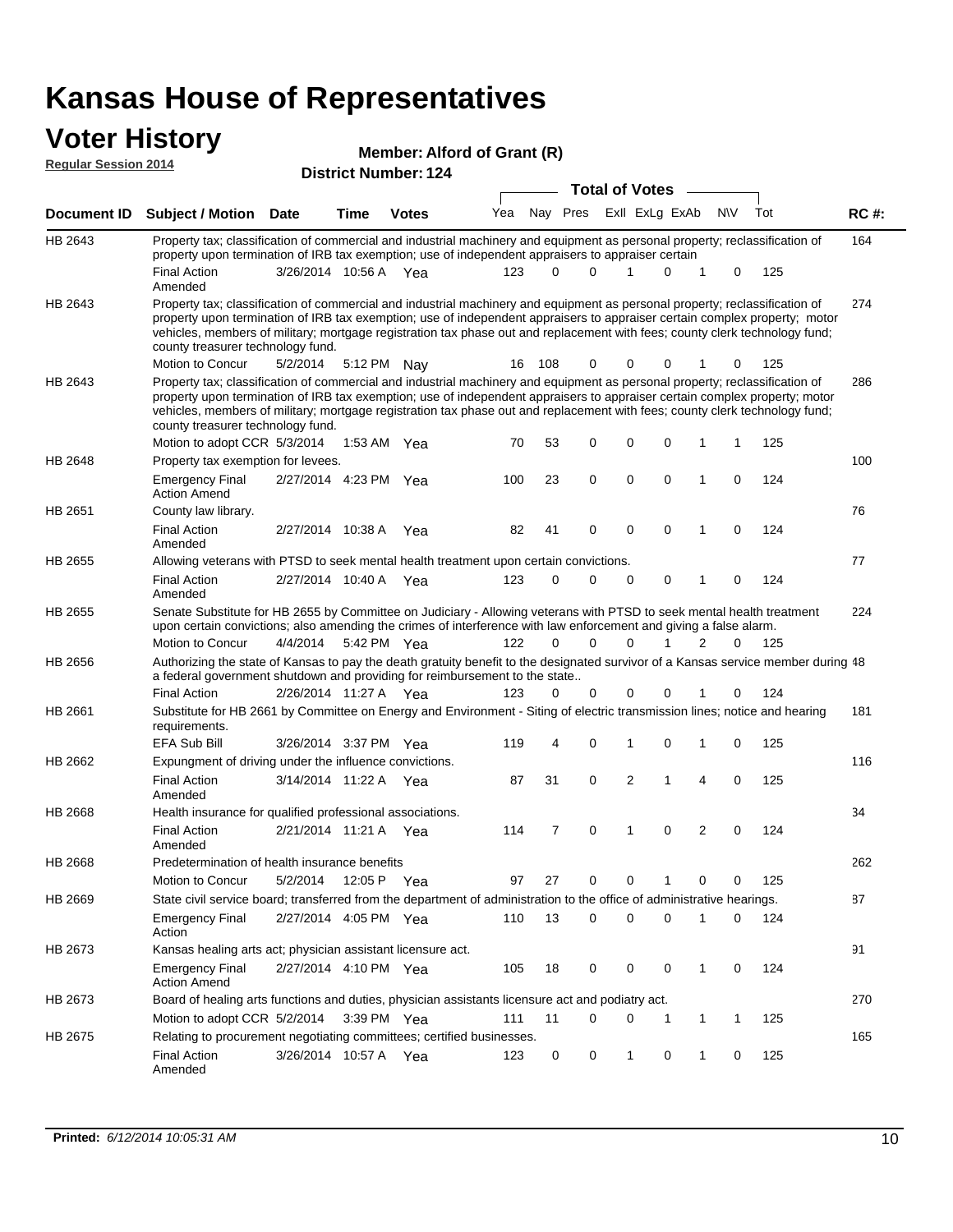#### **Voter History Regular Session 2014**

**Member: Alford of Grant (R)** 

| <b>Document ID</b><br><b>Subject / Motion Date</b><br><b>Time</b><br>HB 2681<br>Substitute for HB2681 by Committee on Veterans, Military, and Homeland Security--Abolishing the Kansas commission on<br>veterans affairs; creating the Kansas commission on veterans affairs office within the executive branch of government.<br>Final Action Sub Bill 3/20/2014 11:18 A Yea<br>Substitute for HB2681 by Committee on Veterans, Military, and Homeland Security - Abolishing the Kansas commission on<br>HB 2681<br>veterans affairs; creating the Kansas commission on veterans affairs office within the executive branch of government.<br>Motion to Concur<br>4/4/2014<br>11:41 A<br>Allocating moneys from driver's license fees to the judicial branch nonjudicial salary adjustment fund.<br>HB 2684<br><b>Final Action</b><br>2/27/2014 10:41 A<br>HB 2687<br>Unclaimed property act and hearings.<br><b>Final Action</b><br>2/26/2014 11:44 A<br>Unclaimed property act and hearings.<br>HB 2687<br>Motion to Concur<br>5/1/2014<br>1:56 PM<br>Amending which convictions are counted for driving while license canceled, suspended or revoked.<br>HB 2689<br><b>Final Action</b><br>4/5/2014<br>10:23 A<br>Amended<br>Providing for testing by community colleges for commercial driver's licenses and allowing temporary commercial driver's<br>HB 2693<br>license holders the ability to drive class A commercial vehicles.<br>2/27/2014 4:28 PM Yea<br><b>Emergency Final</b><br><b>Action Amend</b><br>Senate Substitute for HB 2693 by Committee on Transportation - Providing for testing by community colleges for commercial<br>HB 2693<br>driver's licenses; entities serving as driver's licenses examiners.<br>Motion to adopt CCR 5/1/2014 4:42 PM Yea<br>HB 2715<br>Farm machinery and equipment annual highway permits, commercial drivers' license.<br>2/27/2014 4:21 PM Yea<br><b>Emergency Final</b><br><b>Action Amend</b><br>HB 2717<br>Registration of operators of assisted living, residential health care, home plus or adult day care facilities.<br>3/26/2014 3:29 PM Yea<br><b>Emergency Final</b><br><b>Action Amend</b><br>HB 2721<br>Substitute for Substitute for HB 2721 by Committee on Commerce, Labor and Economic Development †Enacting the<br>business entity standard treatment act.<br>Final Action Sub Bill 3/14/2014 11:23 A Yea<br>HB 2721<br>Substitute for Substitute for HB 2721 by Committee on Commerce, Labor and Economic Development - Enacting the business 273<br>entity standard treatment act.<br>Motion to Concur<br>5/2/2014<br>3:59 PM Yea<br>HB 2724<br>Uniform commercial driver's license act; definition of tank vehicle.<br>2/27/2014 4:22 PM Yea<br><b>Emergency Final</b><br>Action<br>HB 2727<br>Expiration of license plates and placards for individuals with disability.<br><b>Emergency Final</b><br>2/27/2014 4:06 PM Yea<br>Action<br>Permits for the operation of salvage vehicles no longer required to be prepared in triplicate.<br>HB 2728<br>2/27/2014 4:07 PM Yea<br><b>Emergency Final</b><br>Action<br>HB 2728<br>Permits for the operation of salvage vehicles no longer required to be prepared in triplicate.<br>Motion to Concur<br>3/31/2014 11:43 A Yea<br>Sales tax authority for Rooks county for constructing or remodeling a jail facility.<br>HB 2732<br><b>Final Action</b><br>4/5/2014<br>10:24 A Yea | <b>Votes</b> | Yea | Nay Pres    |             |              | <b>Total of Votes</b> |                |                  |     |             |
|--------------------------------------------------------------------------------------------------------------------------------------------------------------------------------------------------------------------------------------------------------------------------------------------------------------------------------------------------------------------------------------------------------------------------------------------------------------------------------------------------------------------------------------------------------------------------------------------------------------------------------------------------------------------------------------------------------------------------------------------------------------------------------------------------------------------------------------------------------------------------------------------------------------------------------------------------------------------------------------------------------------------------------------------------------------------------------------------------------------------------------------------------------------------------------------------------------------------------------------------------------------------------------------------------------------------------------------------------------------------------------------------------------------------------------------------------------------------------------------------------------------------------------------------------------------------------------------------------------------------------------------------------------------------------------------------------------------------------------------------------------------------------------------------------------------------------------------------------------------------------------------------------------------------------------------------------------------------------------------------------------------------------------------------------------------------------------------------------------------------------------------------------------------------------------------------------------------------------------------------------------------------------------------------------------------------------------------------------------------------------------------------------------------------------------------------------------------------------------------------------------------------------------------------------------------------------------------------------------------------------------------------------------------------------------------------------------------------------------------------------------------------------------------------------------------------------------------------------------------------------------------------------------------------------------------------------------------------------------------------------------------------------------------------------------------------------------------------------------------------------------------------------------------------------------------------------------------------------------------------------------------------------------------------------------------------------------------------------------------------------------------------------------------|--------------|-----|-------------|-------------|--------------|-----------------------|----------------|------------------|-----|-------------|
|                                                                                                                                                                                                                                                                                                                                                                                                                                                                                                                                                                                                                                                                                                                                                                                                                                                                                                                                                                                                                                                                                                                                                                                                                                                                                                                                                                                                                                                                                                                                                                                                                                                                                                                                                                                                                                                                                                                                                                                                                                                                                                                                                                                                                                                                                                                                                                                                                                                                                                                                                                                                                                                                                                                                                                                                                                                                                                                                                                                                                                                                                                                                                                                                                                                                                                                                                                                                              |              |     |             |             |              |                       |                |                  |     |             |
|                                                                                                                                                                                                                                                                                                                                                                                                                                                                                                                                                                                                                                                                                                                                                                                                                                                                                                                                                                                                                                                                                                                                                                                                                                                                                                                                                                                                                                                                                                                                                                                                                                                                                                                                                                                                                                                                                                                                                                                                                                                                                                                                                                                                                                                                                                                                                                                                                                                                                                                                                                                                                                                                                                                                                                                                                                                                                                                                                                                                                                                                                                                                                                                                                                                                                                                                                                                                              |              |     |             |             |              |                       | ExII ExLg ExAb | N\V              | Tot | <b>RC#:</b> |
|                                                                                                                                                                                                                                                                                                                                                                                                                                                                                                                                                                                                                                                                                                                                                                                                                                                                                                                                                                                                                                                                                                                                                                                                                                                                                                                                                                                                                                                                                                                                                                                                                                                                                                                                                                                                                                                                                                                                                                                                                                                                                                                                                                                                                                                                                                                                                                                                                                                                                                                                                                                                                                                                                                                                                                                                                                                                                                                                                                                                                                                                                                                                                                                                                                                                                                                                                                                                              |              | 123 | 0           | $\Omega$    |              | 0                     | 1              | 1<br>0           | 125 | 132         |
|                                                                                                                                                                                                                                                                                                                                                                                                                                                                                                                                                                                                                                                                                                                                                                                                                                                                                                                                                                                                                                                                                                                                                                                                                                                                                                                                                                                                                                                                                                                                                                                                                                                                                                                                                                                                                                                                                                                                                                                                                                                                                                                                                                                                                                                                                                                                                                                                                                                                                                                                                                                                                                                                                                                                                                                                                                                                                                                                                                                                                                                                                                                                                                                                                                                                                                                                                                                                              |              |     |             |             |              |                       |                |                  |     |             |
|                                                                                                                                                                                                                                                                                                                                                                                                                                                                                                                                                                                                                                                                                                                                                                                                                                                                                                                                                                                                                                                                                                                                                                                                                                                                                                                                                                                                                                                                                                                                                                                                                                                                                                                                                                                                                                                                                                                                                                                                                                                                                                                                                                                                                                                                                                                                                                                                                                                                                                                                                                                                                                                                                                                                                                                                                                                                                                                                                                                                                                                                                                                                                                                                                                                                                                                                                                                                              |              |     |             |             |              |                       |                |                  |     | 219         |
|                                                                                                                                                                                                                                                                                                                                                                                                                                                                                                                                                                                                                                                                                                                                                                                                                                                                                                                                                                                                                                                                                                                                                                                                                                                                                                                                                                                                                                                                                                                                                                                                                                                                                                                                                                                                                                                                                                                                                                                                                                                                                                                                                                                                                                                                                                                                                                                                                                                                                                                                                                                                                                                                                                                                                                                                                                                                                                                                                                                                                                                                                                                                                                                                                                                                                                                                                                                                              | Yea          | 122 | $\Omega$    | 0           | $\mathbf{1}$ |                       | 1<br>1         | 0                | 125 |             |
|                                                                                                                                                                                                                                                                                                                                                                                                                                                                                                                                                                                                                                                                                                                                                                                                                                                                                                                                                                                                                                                                                                                                                                                                                                                                                                                                                                                                                                                                                                                                                                                                                                                                                                                                                                                                                                                                                                                                                                                                                                                                                                                                                                                                                                                                                                                                                                                                                                                                                                                                                                                                                                                                                                                                                                                                                                                                                                                                                                                                                                                                                                                                                                                                                                                                                                                                                                                                              |              |     |             |             |              |                       |                |                  |     | 78          |
|                                                                                                                                                                                                                                                                                                                                                                                                                                                                                                                                                                                                                                                                                                                                                                                                                                                                                                                                                                                                                                                                                                                                                                                                                                                                                                                                                                                                                                                                                                                                                                                                                                                                                                                                                                                                                                                                                                                                                                                                                                                                                                                                                                                                                                                                                                                                                                                                                                                                                                                                                                                                                                                                                                                                                                                                                                                                                                                                                                                                                                                                                                                                                                                                                                                                                                                                                                                                              | Yea          | 93  | 30          | $\Omega$    |              | $\Omega$              | 0<br>1         | 0                | 124 |             |
|                                                                                                                                                                                                                                                                                                                                                                                                                                                                                                                                                                                                                                                                                                                                                                                                                                                                                                                                                                                                                                                                                                                                                                                                                                                                                                                                                                                                                                                                                                                                                                                                                                                                                                                                                                                                                                                                                                                                                                                                                                                                                                                                                                                                                                                                                                                                                                                                                                                                                                                                                                                                                                                                                                                                                                                                                                                                                                                                                                                                                                                                                                                                                                                                                                                                                                                                                                                                              |              |     |             |             |              |                       |                |                  |     | 59          |
|                                                                                                                                                                                                                                                                                                                                                                                                                                                                                                                                                                                                                                                                                                                                                                                                                                                                                                                                                                                                                                                                                                                                                                                                                                                                                                                                                                                                                                                                                                                                                                                                                                                                                                                                                                                                                                                                                                                                                                                                                                                                                                                                                                                                                                                                                                                                                                                                                                                                                                                                                                                                                                                                                                                                                                                                                                                                                                                                                                                                                                                                                                                                                                                                                                                                                                                                                                                                              | Yea          | 119 | 4           | $\mathbf 0$ |              | 0                     | 0<br>1         | 0                | 124 |             |
|                                                                                                                                                                                                                                                                                                                                                                                                                                                                                                                                                                                                                                                                                                                                                                                                                                                                                                                                                                                                                                                                                                                                                                                                                                                                                                                                                                                                                                                                                                                                                                                                                                                                                                                                                                                                                                                                                                                                                                                                                                                                                                                                                                                                                                                                                                                                                                                                                                                                                                                                                                                                                                                                                                                                                                                                                                                                                                                                                                                                                                                                                                                                                                                                                                                                                                                                                                                                              |              |     |             |             |              |                       |                |                  |     | 251         |
|                                                                                                                                                                                                                                                                                                                                                                                                                                                                                                                                                                                                                                                                                                                                                                                                                                                                                                                                                                                                                                                                                                                                                                                                                                                                                                                                                                                                                                                                                                                                                                                                                                                                                                                                                                                                                                                                                                                                                                                                                                                                                                                                                                                                                                                                                                                                                                                                                                                                                                                                                                                                                                                                                                                                                                                                                                                                                                                                                                                                                                                                                                                                                                                                                                                                                                                                                                                                              | Yea          | 125 | 0           | $\mathbf 0$ |              | 0                     | 0              | 0<br>0           | 125 |             |
|                                                                                                                                                                                                                                                                                                                                                                                                                                                                                                                                                                                                                                                                                                                                                                                                                                                                                                                                                                                                                                                                                                                                                                                                                                                                                                                                                                                                                                                                                                                                                                                                                                                                                                                                                                                                                                                                                                                                                                                                                                                                                                                                                                                                                                                                                                                                                                                                                                                                                                                                                                                                                                                                                                                                                                                                                                                                                                                                                                                                                                                                                                                                                                                                                                                                                                                                                                                                              |              |     |             |             |              |                       |                |                  |     | 231         |
|                                                                                                                                                                                                                                                                                                                                                                                                                                                                                                                                                                                                                                                                                                                                                                                                                                                                                                                                                                                                                                                                                                                                                                                                                                                                                                                                                                                                                                                                                                                                                                                                                                                                                                                                                                                                                                                                                                                                                                                                                                                                                                                                                                                                                                                                                                                                                                                                                                                                                                                                                                                                                                                                                                                                                                                                                                                                                                                                                                                                                                                                                                                                                                                                                                                                                                                                                                                                              | Yea          | 121 | $\mathbf 0$ | $\Omega$    |              | $\Omega$              | 0              | 0<br>4           | 125 |             |
|                                                                                                                                                                                                                                                                                                                                                                                                                                                                                                                                                                                                                                                                                                                                                                                                                                                                                                                                                                                                                                                                                                                                                                                                                                                                                                                                                                                                                                                                                                                                                                                                                                                                                                                                                                                                                                                                                                                                                                                                                                                                                                                                                                                                                                                                                                                                                                                                                                                                                                                                                                                                                                                                                                                                                                                                                                                                                                                                                                                                                                                                                                                                                                                                                                                                                                                                                                                                              |              |     |             |             |              |                       |                |                  |     | 104         |
|                                                                                                                                                                                                                                                                                                                                                                                                                                                                                                                                                                                                                                                                                                                                                                                                                                                                                                                                                                                                                                                                                                                                                                                                                                                                                                                                                                                                                                                                                                                                                                                                                                                                                                                                                                                                                                                                                                                                                                                                                                                                                                                                                                                                                                                                                                                                                                                                                                                                                                                                                                                                                                                                                                                                                                                                                                                                                                                                                                                                                                                                                                                                                                                                                                                                                                                                                                                                              |              | 123 | 0           | 0           |              | $\Omega$              | 0              | $\mathbf 0$<br>1 | 124 |             |
|                                                                                                                                                                                                                                                                                                                                                                                                                                                                                                                                                                                                                                                                                                                                                                                                                                                                                                                                                                                                                                                                                                                                                                                                                                                                                                                                                                                                                                                                                                                                                                                                                                                                                                                                                                                                                                                                                                                                                                                                                                                                                                                                                                                                                                                                                                                                                                                                                                                                                                                                                                                                                                                                                                                                                                                                                                                                                                                                                                                                                                                                                                                                                                                                                                                                                                                                                                                                              |              |     |             |             |              |                       |                |                  |     | 255         |
|                                                                                                                                                                                                                                                                                                                                                                                                                                                                                                                                                                                                                                                                                                                                                                                                                                                                                                                                                                                                                                                                                                                                                                                                                                                                                                                                                                                                                                                                                                                                                                                                                                                                                                                                                                                                                                                                                                                                                                                                                                                                                                                                                                                                                                                                                                                                                                                                                                                                                                                                                                                                                                                                                                                                                                                                                                                                                                                                                                                                                                                                                                                                                                                                                                                                                                                                                                                                              |              | 125 | 0           | 0           |              | $\Omega$              | 0              | 0<br>0           | 125 |             |
|                                                                                                                                                                                                                                                                                                                                                                                                                                                                                                                                                                                                                                                                                                                                                                                                                                                                                                                                                                                                                                                                                                                                                                                                                                                                                                                                                                                                                                                                                                                                                                                                                                                                                                                                                                                                                                                                                                                                                                                                                                                                                                                                                                                                                                                                                                                                                                                                                                                                                                                                                                                                                                                                                                                                                                                                                                                                                                                                                                                                                                                                                                                                                                                                                                                                                                                                                                                                              |              |     |             |             |              |                       |                |                  |     | 98          |
|                                                                                                                                                                                                                                                                                                                                                                                                                                                                                                                                                                                                                                                                                                                                                                                                                                                                                                                                                                                                                                                                                                                                                                                                                                                                                                                                                                                                                                                                                                                                                                                                                                                                                                                                                                                                                                                                                                                                                                                                                                                                                                                                                                                                                                                                                                                                                                                                                                                                                                                                                                                                                                                                                                                                                                                                                                                                                                                                                                                                                                                                                                                                                                                                                                                                                                                                                                                                              |              | 123 | 0           | 0           |              | 0                     | 0<br>1         | 0                | 124 |             |
|                                                                                                                                                                                                                                                                                                                                                                                                                                                                                                                                                                                                                                                                                                                                                                                                                                                                                                                                                                                                                                                                                                                                                                                                                                                                                                                                                                                                                                                                                                                                                                                                                                                                                                                                                                                                                                                                                                                                                                                                                                                                                                                                                                                                                                                                                                                                                                                                                                                                                                                                                                                                                                                                                                                                                                                                                                                                                                                                                                                                                                                                                                                                                                                                                                                                                                                                                                                                              |              |     |             |             |              |                       |                |                  |     | 175         |
|                                                                                                                                                                                                                                                                                                                                                                                                                                                                                                                                                                                                                                                                                                                                                                                                                                                                                                                                                                                                                                                                                                                                                                                                                                                                                                                                                                                                                                                                                                                                                                                                                                                                                                                                                                                                                                                                                                                                                                                                                                                                                                                                                                                                                                                                                                                                                                                                                                                                                                                                                                                                                                                                                                                                                                                                                                                                                                                                                                                                                                                                                                                                                                                                                                                                                                                                                                                                              |              | 114 | 9           | 0           |              |                       | $\Omega$       | 0                | 125 |             |
|                                                                                                                                                                                                                                                                                                                                                                                                                                                                                                                                                                                                                                                                                                                                                                                                                                                                                                                                                                                                                                                                                                                                                                                                                                                                                                                                                                                                                                                                                                                                                                                                                                                                                                                                                                                                                                                                                                                                                                                                                                                                                                                                                                                                                                                                                                                                                                                                                                                                                                                                                                                                                                                                                                                                                                                                                                                                                                                                                                                                                                                                                                                                                                                                                                                                                                                                                                                                              |              |     |             |             |              |                       |                |                  |     | 117         |
|                                                                                                                                                                                                                                                                                                                                                                                                                                                                                                                                                                                                                                                                                                                                                                                                                                                                                                                                                                                                                                                                                                                                                                                                                                                                                                                                                                                                                                                                                                                                                                                                                                                                                                                                                                                                                                                                                                                                                                                                                                                                                                                                                                                                                                                                                                                                                                                                                                                                                                                                                                                                                                                                                                                                                                                                                                                                                                                                                                                                                                                                                                                                                                                                                                                                                                                                                                                                              |              | 118 | 0           | 0           |              | 2                     |                | 0<br>4           | 125 |             |
|                                                                                                                                                                                                                                                                                                                                                                                                                                                                                                                                                                                                                                                                                                                                                                                                                                                                                                                                                                                                                                                                                                                                                                                                                                                                                                                                                                                                                                                                                                                                                                                                                                                                                                                                                                                                                                                                                                                                                                                                                                                                                                                                                                                                                                                                                                                                                                                                                                                                                                                                                                                                                                                                                                                                                                                                                                                                                                                                                                                                                                                                                                                                                                                                                                                                                                                                                                                                              |              |     |             |             |              |                       |                |                  |     |             |
|                                                                                                                                                                                                                                                                                                                                                                                                                                                                                                                                                                                                                                                                                                                                                                                                                                                                                                                                                                                                                                                                                                                                                                                                                                                                                                                                                                                                                                                                                                                                                                                                                                                                                                                                                                                                                                                                                                                                                                                                                                                                                                                                                                                                                                                                                                                                                                                                                                                                                                                                                                                                                                                                                                                                                                                                                                                                                                                                                                                                                                                                                                                                                                                                                                                                                                                                                                                                              |              | 122 | 0           | 0           |              | $\Omega$              |                | 1<br>1           | 125 |             |
|                                                                                                                                                                                                                                                                                                                                                                                                                                                                                                                                                                                                                                                                                                                                                                                                                                                                                                                                                                                                                                                                                                                                                                                                                                                                                                                                                                                                                                                                                                                                                                                                                                                                                                                                                                                                                                                                                                                                                                                                                                                                                                                                                                                                                                                                                                                                                                                                                                                                                                                                                                                                                                                                                                                                                                                                                                                                                                                                                                                                                                                                                                                                                                                                                                                                                                                                                                                                              |              |     |             |             |              |                       |                |                  |     | 99          |
|                                                                                                                                                                                                                                                                                                                                                                                                                                                                                                                                                                                                                                                                                                                                                                                                                                                                                                                                                                                                                                                                                                                                                                                                                                                                                                                                                                                                                                                                                                                                                                                                                                                                                                                                                                                                                                                                                                                                                                                                                                                                                                                                                                                                                                                                                                                                                                                                                                                                                                                                                                                                                                                                                                                                                                                                                                                                                                                                                                                                                                                                                                                                                                                                                                                                                                                                                                                                              |              | 122 | 1           | 0           | 0            |                       | 0<br>1         | 0                | 124 |             |
|                                                                                                                                                                                                                                                                                                                                                                                                                                                                                                                                                                                                                                                                                                                                                                                                                                                                                                                                                                                                                                                                                                                                                                                                                                                                                                                                                                                                                                                                                                                                                                                                                                                                                                                                                                                                                                                                                                                                                                                                                                                                                                                                                                                                                                                                                                                                                                                                                                                                                                                                                                                                                                                                                                                                                                                                                                                                                                                                                                                                                                                                                                                                                                                                                                                                                                                                                                                                              |              |     |             |             |              |                       |                |                  |     | 88          |
|                                                                                                                                                                                                                                                                                                                                                                                                                                                                                                                                                                                                                                                                                                                                                                                                                                                                                                                                                                                                                                                                                                                                                                                                                                                                                                                                                                                                                                                                                                                                                                                                                                                                                                                                                                                                                                                                                                                                                                                                                                                                                                                                                                                                                                                                                                                                                                                                                                                                                                                                                                                                                                                                                                                                                                                                                                                                                                                                                                                                                                                                                                                                                                                                                                                                                                                                                                                                              |              | 123 | 0           | 0           |              | 0                     | 0              | 0                | 124 |             |
|                                                                                                                                                                                                                                                                                                                                                                                                                                                                                                                                                                                                                                                                                                                                                                                                                                                                                                                                                                                                                                                                                                                                                                                                                                                                                                                                                                                                                                                                                                                                                                                                                                                                                                                                                                                                                                                                                                                                                                                                                                                                                                                                                                                                                                                                                                                                                                                                                                                                                                                                                                                                                                                                                                                                                                                                                                                                                                                                                                                                                                                                                                                                                                                                                                                                                                                                                                                                              |              |     |             |             |              |                       |                |                  |     | 89          |
|                                                                                                                                                                                                                                                                                                                                                                                                                                                                                                                                                                                                                                                                                                                                                                                                                                                                                                                                                                                                                                                                                                                                                                                                                                                                                                                                                                                                                                                                                                                                                                                                                                                                                                                                                                                                                                                                                                                                                                                                                                                                                                                                                                                                                                                                                                                                                                                                                                                                                                                                                                                                                                                                                                                                                                                                                                                                                                                                                                                                                                                                                                                                                                                                                                                                                                                                                                                                              |              | 122 | 1           | 0           |              | $\Omega$              | 0              | 1<br>0           | 124 |             |
|                                                                                                                                                                                                                                                                                                                                                                                                                                                                                                                                                                                                                                                                                                                                                                                                                                                                                                                                                                                                                                                                                                                                                                                                                                                                                                                                                                                                                                                                                                                                                                                                                                                                                                                                                                                                                                                                                                                                                                                                                                                                                                                                                                                                                                                                                                                                                                                                                                                                                                                                                                                                                                                                                                                                                                                                                                                                                                                                                                                                                                                                                                                                                                                                                                                                                                                                                                                                              |              |     |             |             |              |                       |                |                  |     | 192         |
|                                                                                                                                                                                                                                                                                                                                                                                                                                                                                                                                                                                                                                                                                                                                                                                                                                                                                                                                                                                                                                                                                                                                                                                                                                                                                                                                                                                                                                                                                                                                                                                                                                                                                                                                                                                                                                                                                                                                                                                                                                                                                                                                                                                                                                                                                                                                                                                                                                                                                                                                                                                                                                                                                                                                                                                                                                                                                                                                                                                                                                                                                                                                                                                                                                                                                                                                                                                                              |              | 122 | 0           | 0           |              | 1                     | 0              | 2<br>0           | 125 |             |
|                                                                                                                                                                                                                                                                                                                                                                                                                                                                                                                                                                                                                                                                                                                                                                                                                                                                                                                                                                                                                                                                                                                                                                                                                                                                                                                                                                                                                                                                                                                                                                                                                                                                                                                                                                                                                                                                                                                                                                                                                                                                                                                                                                                                                                                                                                                                                                                                                                                                                                                                                                                                                                                                                                                                                                                                                                                                                                                                                                                                                                                                                                                                                                                                                                                                                                                                                                                                              |              |     |             |             |              |                       |                |                  |     | 232         |
|                                                                                                                                                                                                                                                                                                                                                                                                                                                                                                                                                                                                                                                                                                                                                                                                                                                                                                                                                                                                                                                                                                                                                                                                                                                                                                                                                                                                                                                                                                                                                                                                                                                                                                                                                                                                                                                                                                                                                                                                                                                                                                                                                                                                                                                                                                                                                                                                                                                                                                                                                                                                                                                                                                                                                                                                                                                                                                                                                                                                                                                                                                                                                                                                                                                                                                                                                                                                              |              | 121 | 0           | 0           |              | 0                     | 0              | 4<br>0           | 125 |             |
| Insurance; coverage for autism spectrum disorder.<br>HB 2744                                                                                                                                                                                                                                                                                                                                                                                                                                                                                                                                                                                                                                                                                                                                                                                                                                                                                                                                                                                                                                                                                                                                                                                                                                                                                                                                                                                                                                                                                                                                                                                                                                                                                                                                                                                                                                                                                                                                                                                                                                                                                                                                                                                                                                                                                                                                                                                                                                                                                                                                                                                                                                                                                                                                                                                                                                                                                                                                                                                                                                                                                                                                                                                                                                                                                                                                                 |              |     |             |             |              |                       |                |                  |     | 137         |
| <b>Final Action</b><br>3/21/2014 10:14 A Yea<br>Amended                                                                                                                                                                                                                                                                                                                                                                                                                                                                                                                                                                                                                                                                                                                                                                                                                                                                                                                                                                                                                                                                                                                                                                                                                                                                                                                                                                                                                                                                                                                                                                                                                                                                                                                                                                                                                                                                                                                                                                                                                                                                                                                                                                                                                                                                                                                                                                                                                                                                                                                                                                                                                                                                                                                                                                                                                                                                                                                                                                                                                                                                                                                                                                                                                                                                                                                                                      |              | 114 | 3           | 0           |              | 0                     | $\mathbf{1}$   | 6<br>1           | 125 |             |
| Tax lien on property voluntarily transferred.<br>HB 2745                                                                                                                                                                                                                                                                                                                                                                                                                                                                                                                                                                                                                                                                                                                                                                                                                                                                                                                                                                                                                                                                                                                                                                                                                                                                                                                                                                                                                                                                                                                                                                                                                                                                                                                                                                                                                                                                                                                                                                                                                                                                                                                                                                                                                                                                                                                                                                                                                                                                                                                                                                                                                                                                                                                                                                                                                                                                                                                                                                                                                                                                                                                                                                                                                                                                                                                                                     |              |     |             |             |              |                       |                |                  |     | 166         |
| <b>Final Action</b><br>3/26/2014 10:58 A                                                                                                                                                                                                                                                                                                                                                                                                                                                                                                                                                                                                                                                                                                                                                                                                                                                                                                                                                                                                                                                                                                                                                                                                                                                                                                                                                                                                                                                                                                                                                                                                                                                                                                                                                                                                                                                                                                                                                                                                                                                                                                                                                                                                                                                                                                                                                                                                                                                                                                                                                                                                                                                                                                                                                                                                                                                                                                                                                                                                                                                                                                                                                                                                                                                                                                                                                                     | Yea          | 123 | 0           | 0           | $\mathbf{1}$ |                       | 0              | 1<br>0           | 125 |             |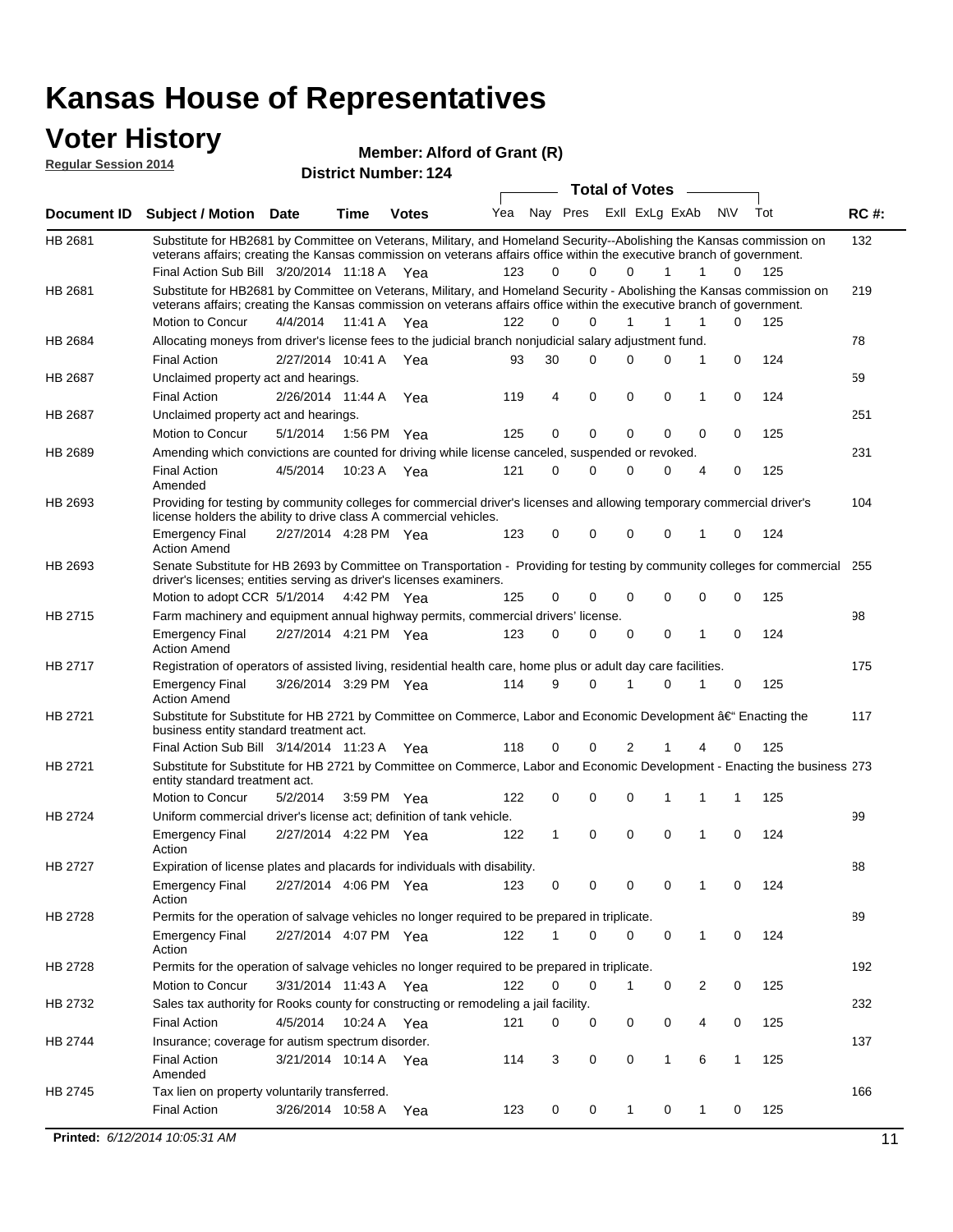## **Voter History**

**Regular Session 2014**

#### **Member: Alford of Grant (R)**

|                 |                                                                                                                                                                                                                                                      |                       |             |              |     | <b>Total of Votes</b> |          |                |          |   |             |       |             |
|-----------------|------------------------------------------------------------------------------------------------------------------------------------------------------------------------------------------------------------------------------------------------------|-----------------------|-------------|--------------|-----|-----------------------|----------|----------------|----------|---|-------------|-------|-------------|
|                 | Document ID Subject / Motion Date                                                                                                                                                                                                                    |                       | Time        | <b>Votes</b> | Yea | Nav Pres              |          | Exll ExLg ExAb |          |   | <b>NV</b>   | Tot   | <b>RC#:</b> |
| HB 2755         | Repealing the sunset on the Kansas taxpayer transparency act.                                                                                                                                                                                        |                       |             |              |     |                       |          |                |          |   |             |       | 140         |
|                 | <b>Final Action</b>                                                                                                                                                                                                                                  | 3/24/2014 10:13 A     |             | Yea          | 122 | 0                     | 0        | 0              | 0        | 3 | 0           | 125   |             |
| HB 2767         | State child death review board.                                                                                                                                                                                                                      |                       |             |              |     |                       |          |                |          |   |             |       | 167         |
|                 | <b>Final Action</b><br>Amended                                                                                                                                                                                                                       | 3/26/2014 10:59 A     |             | Yea          | 123 | 0                     | 0        | 1              | 0        | 1 | 0           | 125   |             |
| <b>HCR 5029</b> | Urging the Kansas bureau of investigation to establish a blue alert system for the state of Kansas.                                                                                                                                                  |                       |             |              |     |                       |          |                |          |   |             |       | 95          |
|                 | <b>Emergency Final</b><br><b>Action Amend</b>                                                                                                                                                                                                        | 2/27/2014 4:15 PM Yea |             |              | 121 | 2                     | 0        | 0              | 0        | 1 | 0           | 124   |             |
| <b>HCR 5031</b> | Urging Congress to provide for the prompt payment of disability compensation to U.S. Veterans.                                                                                                                                                       |                       |             |              |     |                       |          |                |          |   |             |       | 125         |
|                 | <b>Final Action</b>                                                                                                                                                                                                                                  | 3/19/2014 11:21 A Yea |             |              | 122 | $\Omega$              | $\Omega$ | 0              | 1        | 2 | 0           | 125   |             |
| HR 6049         | Resolution encouraging the creation of a Kansas plan for comprehensive treatment of chronic obstruction pulmonary<br>disease.                                                                                                                        |                       |             |              |     |                       |          |                |          |   |             |       | 109         |
|                 | <b>Emergency Final</b><br><b>Action Amend</b>                                                                                                                                                                                                        | 3/6/2014              | 11:24 A Yea |              | 120 | 0                     | 0        | 2              | 1        | 2 | $\mathbf 0$ | 125   |             |
| HR 6063         | Urging the President to extend the qualifications for the Women's Army Corps Service Medal.                                                                                                                                                          |                       |             |              |     |                       |          |                |          |   |             |       | 143         |
|                 | <b>Final Action</b>                                                                                                                                                                                                                                  | 3/25/2014 10:11 A Yea |             |              | 123 | $\Omega$              | 0        | 1              | $\Omega$ | 1 | 0           | 125   |             |
| <b>SB 40</b>    | House Substitute for SB 40 by Committee on Corrections and Juvenile Justice †Secretary of corrections; including juvenile<br>offenders in the prison made goods act; authorizing use of correctional industries funds for payment of                 |                       |             |              |     |                       |          |                |          |   |             |       | 123         |
|                 | Final Action Sub Bill 3/17/2014 11:23 A Yea                                                                                                                                                                                                          |                       |             |              | 123 | $\Omega$              | 0        | 0              | U        | 2 | 0           | 125   |             |
| SB 54           | Medical assistance recovery program; rules and regulations.                                                                                                                                                                                          |                       |             |              |     |                       |          |                |          |   |             |       | 174         |
|                 | <b>Emergency Final</b><br><b>Action Amend</b>                                                                                                                                                                                                        | 3/26/2014 3:28 PM Yea |             |              | 95  | 28                    | 0        | 1              | 0        | 1 | 0           | 125   |             |
| SB 54           | Amendments to statutes regulating abortions.                                                                                                                                                                                                         |                       |             |              |     |                       |          |                |          |   |             |       | 214         |
|                 | Motion to Adopt CCR 4/4/2014 9:59 AM Yea                                                                                                                                                                                                             |                       |             |              | 112 | 11                    | 0        | 1              | 0        | 1 | 0           | 125   |             |
| SB 63           | State use law; purchases by municipalities; committee sunset date and chairperson selection.                                                                                                                                                         |                       |             |              |     |                       |          |                |          |   |             |       | 280         |
|                 | Motion to adopt CCR 5/2/2014 8:52 PM Yea                                                                                                                                                                                                             |                       |             |              | 124 | 0                     | 0        | 0              | 0        | 1 | 0           | 125   |             |
| SB 99           | Lobbyists defined.                                                                                                                                                                                                                                   |                       |             |              |     |                       |          |                |          |   |             |       | 184         |
|                 | <b>Emergency Final</b><br>Action                                                                                                                                                                                                                     | 3/26/2014 3:41 PM Yea |             |              | 117 | 6                     | 0        | 1              | 0        | 1 | 0           | 125   |             |
| SB 147          | House Substitute for SB 147 by Committee on Agriculture and Natural Resources †Amending the powers and duties of the 133<br>Kansas department of agriculture division of conservation and the state conservation commission.                         |                       |             |              |     |                       |          |                |          |   |             |       |             |
|                 | Final Action Sub Bill 3/20/2014 11:19 A Yea<br>Amended                                                                                                                                                                                               |                       |             |              | 123 | $\Omega$              | $\Omega$ | 0              | 1        | 1 | 0           | 125   |             |
| SB 218          | House Substitute for SB 218 by Committee on Appropriations-Education; relating to the financing and instruction thereof;<br>making and concerning appropriations for the fiscal years ending June 30, 2014, and June 30, 2015, for certain agencies. |                       |             |              |     |                       |          |                |          |   |             |       | 226         |
|                 | Final Action Sub Bill 4/4/2014 6:17 PM Yea<br>Amended                                                                                                                                                                                                |                       |             |              | 91  | 31                    | $\Omega$ | 0              | 1        | 2 | $\Omega$    | 125   |             |
| SB 218          | House Substitute for SB 218 by Committee on Appropriations-Education; relating to the financing and instruction thereof;                                                                                                                             |                       |             |              |     |                       |          |                |          |   |             |       | 237         |
|                 | making and concerning appropriations for the fiscal years ending June 30, 2014, and June 30, 2015, for certain agencies.                                                                                                                             |                       |             |              |     |                       |          |                |          |   |             |       |             |
|                 | Sub Motion to Adopt 4/6/2014 12:51 A Nay<br>CCR                                                                                                                                                                                                      |                       |             |              | 55  | 67                    | 0        | 0              | 0        | 3 | 0           | - 125 |             |
| SB 231          | House Substitute for SB 231 †Concerning valuation and appeals; renaming the state court of tax appeals; timing of<br>decisions.                                                                                                                      |                       |             |              |     |                       |          |                |          |   |             |       | 134         |
|                 | Final Action Sub Bill 3/20/2014 11:21 A Yea<br>Amended                                                                                                                                                                                               |                       |             |              | 123 | 0                     | 0        | 0              | 1        | 1 | 0           | 125   |             |
| SB 231          | House Substitute for SB 231 - Concerning valuation and appeals; renaming the state court of tax appeals; timing of<br>decisions                                                                                                                      |                       |             |              |     |                       |          |                |          |   |             |       | 281         |
|                 | Motion to Adopt CCR 5/2/2014                                                                                                                                                                                                                         |                       | 8:56 PM Yea |              | 124 | 0                     | 0        | 0              | 0        | 1 | 0           | 125   |             |
| SB 245          | House Substitute for SB 245 by Committee on Appropriations - Appropriations for FY 2014, FY 2015, and FY 2016 for the<br>department of corrections; capital improvement projects.                                                                    |                       |             |              |     |                       |          |                |          |   |             |       | 13          |
|                 | Final Action Sub Bill 2/13/2014 11:34 A Yea<br>Amended                                                                                                                                                                                               |                       |             |              | 79  | 41                    | 0        | 3              | 0        | 1 | 0           | 124   |             |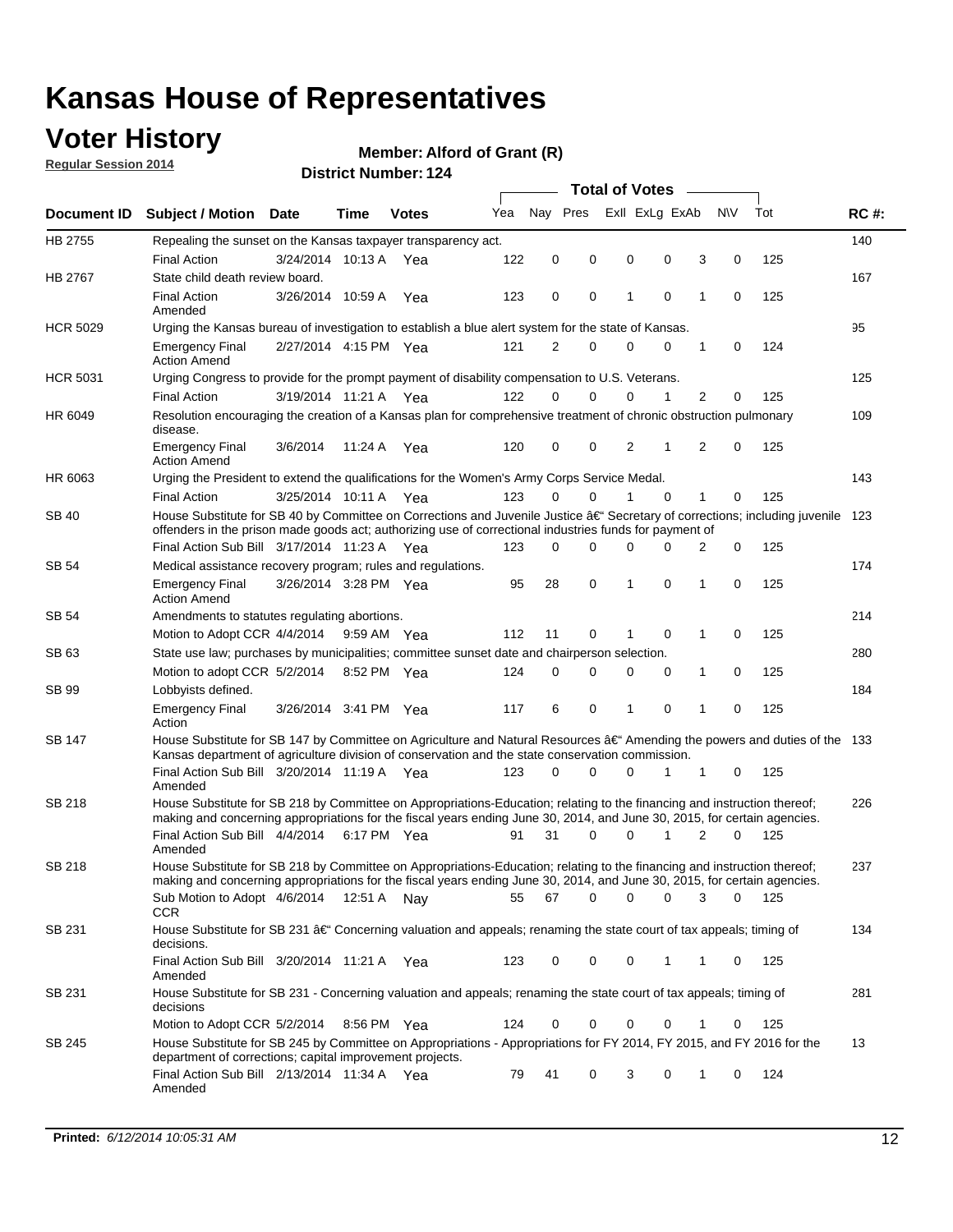### **Voter History**

#### **Member: Alford of Grant (R)**

**Regular Session 2014**

|               |                                                                                                                                                                                                                                                                                                                                                                                                                                                                                                                                                                                                                                                                                                                                                                                                               |                       |                       |              |     |          |          | <b>Total of Votes</b>   |             |                |             |     |             |
|---------------|---------------------------------------------------------------------------------------------------------------------------------------------------------------------------------------------------------------------------------------------------------------------------------------------------------------------------------------------------------------------------------------------------------------------------------------------------------------------------------------------------------------------------------------------------------------------------------------------------------------------------------------------------------------------------------------------------------------------------------------------------------------------------------------------------------------|-----------------------|-----------------------|--------------|-----|----------|----------|-------------------------|-------------|----------------|-------------|-----|-------------|
|               | Document ID Subject / Motion Date                                                                                                                                                                                                                                                                                                                                                                                                                                                                                                                                                                                                                                                                                                                                                                             |                       | <b>Time</b>           | <b>Votes</b> | Yea |          |          | Nay Pres Exll ExLg ExAb |             |                | N\V         | Tot | <b>RC#:</b> |
| <b>SB 245</b> | House Substitute for SB 245 by Committee on Appropriations - Education funding; relating to mineral production; creating the<br>mineral production education fund, crediting 20% of remainder from oil and gas tax into such fund, moneys expended on<br>education; abolishing the oil and gas valuation depletion trust fund; allowing the counties to retain funds already in such<br>county's oil and gas valuation depletion trust fund; concerning school financing sources; proceeds from the tax levied by a<br>school district under authority of K.S.A. 2013 Supp. 72-6431, remitted to the state treasury to the credit of the state school<br>district finance fund not to the district's general fund; making and concerning appropriations for fiscal year 2017.<br>Motion to adopt CCR 5/1/2014 |                       | 5:06 PM Yea           |              | 88  | 37       | $\Omega$ | 0                       | 0           | 0              | 0           | 125 | 258         |
| <b>SB 248</b> | Victim notification prior to release of certain inmates.                                                                                                                                                                                                                                                                                                                                                                                                                                                                                                                                                                                                                                                                                                                                                      |                       |                       |              |     |          |          |                         |             |                |             |     | 119         |
|               | <b>Final Action</b>                                                                                                                                                                                                                                                                                                                                                                                                                                                                                                                                                                                                                                                                                                                                                                                           | 3/17/2014 11:18 A     |                       | Yea          | 122 | 0        | 0        | 0                       | 0           | $\overline{c}$ | 1           | 125 |             |
| SB 254        | Medical assistance recovery program; rules and regulations.                                                                                                                                                                                                                                                                                                                                                                                                                                                                                                                                                                                                                                                                                                                                                   |                       |                       |              |     |          |          |                         |             |                |             |     | 179         |
|               | <b>Emergency Final</b><br>Action                                                                                                                                                                                                                                                                                                                                                                                                                                                                                                                                                                                                                                                                                                                                                                              | 3/26/2014 3:34 PM Yea |                       |              | 123 | 0        | 0        | $\mathbf{1}$            | $\mathbf 0$ | $\mathbf{1}$   | $\mathbf 0$ | 125 |             |
| SB 256        | Attorney general; costs in criminal appeals.                                                                                                                                                                                                                                                                                                                                                                                                                                                                                                                                                                                                                                                                                                                                                                  |                       |                       |              |     |          |          |                         |             |                |             |     | 147         |
|               | <b>Final Action</b><br>Amended                                                                                                                                                                                                                                                                                                                                                                                                                                                                                                                                                                                                                                                                                                                                                                                | 3/25/2014 10:16 A     |                       | Yea          | 119 | 4        | 0        | 1                       | 0           | 1              | 0           | 125 |             |
| SB 256        | Amending the crime of mistreatment of a dependent adult; creating the crime of mistreatment of an elder person; amending<br>the crime of unlawful sexual relations; amending provisions relating to appearance bonds and surety regulation; amending<br>violations of the Kansas racketeer influenced and corrupt organization act; also concerning the attorney general, costs in<br>criminal appeals.                                                                                                                                                                                                                                                                                                                                                                                                       |                       |                       |              |     |          |          |                         |             |                |             |     | 236         |
|               | Motion to Adopt CCR 4/5/2014                                                                                                                                                                                                                                                                                                                                                                                                                                                                                                                                                                                                                                                                                                                                                                                  |                       | 6:52 PM Yea           |              | 118 | 4        | 0        | 0                       | 0           | 3              | $\mathbf 0$ | 125 |             |
| <b>SB 258</b> | Amending the juvenile statute of limitations to match adult time limitations for sex crimes.                                                                                                                                                                                                                                                                                                                                                                                                                                                                                                                                                                                                                                                                                                                  |                       |                       |              |     |          |          |                         |             |                |             |     | 135         |
|               | <b>Final Action</b><br>Amended                                                                                                                                                                                                                                                                                                                                                                                                                                                                                                                                                                                                                                                                                                                                                                                | 3/20/2014 11:21 A Yea |                       |              | 123 | 0        | 0        | 0                       | 1           | 1              | 0           | 125 |             |
| SB 258        | Relating to issuance of certificates of birth resulting in stillbirth.                                                                                                                                                                                                                                                                                                                                                                                                                                                                                                                                                                                                                                                                                                                                        |                       |                       |              |     |          |          | 0                       | $\mathbf 0$ |                |             |     | 259         |
| SB 263        | Motion to Adopt CCR 5/1/2014 5:12 PM Yea<br>Establishing the military funeral honors fund under the adjutant general's office.                                                                                                                                                                                                                                                                                                                                                                                                                                                                                                                                                                                                                                                                                |                       |                       |              | 121 | 4        | 0        |                         |             | 0              | $\mathbf 0$ | 125 | 148         |
|               | <b>Final Action</b>                                                                                                                                                                                                                                                                                                                                                                                                                                                                                                                                                                                                                                                                                                                                                                                           | 3/25/2014 10:17 A Yea |                       |              | 123 | $\Omega$ | 0        | 1                       | $\mathbf 0$ | 1              | $\mathbf 0$ | 125 |             |
| SB 263        | Amended<br>Veterans and military matters; military honors fund; death gratuity; disabled veterans preference, state jobs and contracts;                                                                                                                                                                                                                                                                                                                                                                                                                                                                                                                                                                                                                                                                       |                       |                       |              |     |          |          |                         |             |                |             |     | 256         |
|               | schools on military reservations, funding.                                                                                                                                                                                                                                                                                                                                                                                                                                                                                                                                                                                                                                                                                                                                                                    |                       |                       |              |     |          |          |                         |             |                |             |     |             |
|               | Motion to adopt CCR 5/1/2014 4:47 PM Yea                                                                                                                                                                                                                                                                                                                                                                                                                                                                                                                                                                                                                                                                                                                                                                      |                       |                       |              | 124 | 0        | 0        | 0                       | 0           | 0              | 1           | 125 |             |
| SB 265        | Income definition for Homestead Refund eligibility.                                                                                                                                                                                                                                                                                                                                                                                                                                                                                                                                                                                                                                                                                                                                                           |                       |                       |              |     |          |          |                         |             |                |             |     | 113         |
|               | <b>Final Action</b>                                                                                                                                                                                                                                                                                                                                                                                                                                                                                                                                                                                                                                                                                                                                                                                           | 3/13/2014 11:23 A Yea |                       |              | 121 | 0        | 0        | 1                       | 1           | $\overline{c}$ | 0           | 125 |             |
| SB 265        | Amended<br>Definition of income for homestead refund and SAFESR eligibility; income tax credits for adoption expenses and expenses to<br>make dwelling or facility accessible to persons with a disability; income tax deductions, self-employment taxes, expenses<br>related to organ donations, net gain on the sale of certain livestock; withholding, non-resident pass-through entity income;<br>Kansas taxpayer transparency act, sunset; sales tax exemptions.<br>Motion to Adopt CCR 4/4/2014 6:29 PM Yea                                                                                                                                                                                                                                                                                             |                       |                       |              | 122 | 0        | 0        | 0                       | 1           | 2              | 0           | 125 | 227         |
| SB 266        | Mineral severance tax return file date.                                                                                                                                                                                                                                                                                                                                                                                                                                                                                                                                                                                                                                                                                                                                                                       |                       |                       |              |     |          |          |                         |             |                |             |     | 114         |
|               | <b>Final Action</b><br>Amended                                                                                                                                                                                                                                                                                                                                                                                                                                                                                                                                                                                                                                                                                                                                                                                |                       | 3/13/2014 11:24 A     | Yea          | 121 | 0        | 0        | 1                       | 1           | 2              | 0           | 125 |             |
| SB 266        | Severance tax return and payment dates; sales tax authority for Rooks county; property tax exemptions for certain donations<br>of land to the state and for amateur-built aircraft; sales tax exemptions for surface mining equipment and certain charitable<br>organizations.                                                                                                                                                                                                                                                                                                                                                                                                                                                                                                                                |                       |                       |              |     |          |          |                         |             |                |             |     | 266         |
|               | Motion to Adopt CCR 5/2/2014                                                                                                                                                                                                                                                                                                                                                                                                                                                                                                                                                                                                                                                                                                                                                                                  |                       | $3:19 \text{ PM}$ Yea |              | 122 | 1        | 0        | 0                       | 1           | 1              | 0           | 125 |             |
| SB 267        | Insurance; excluding real estate from acceptable security deposits with the commissioner and requiring original handwritten<br>signatures on deposit forms.                                                                                                                                                                                                                                                                                                                                                                                                                                                                                                                                                                                                                                                   |                       |                       |              |     |          |          |                         |             |                |             |     | 144         |
|               | <b>Final Action</b>                                                                                                                                                                                                                                                                                                                                                                                                                                                                                                                                                                                                                                                                                                                                                                                           |                       | 3/25/2014 10:12 A     | Yea          | 123 | 0        | 0        | 1                       | 0           | 1              | 0           | 125 |             |
| SB 268        | Insurance; Risk-based capital requirements.                                                                                                                                                                                                                                                                                                                                                                                                                                                                                                                                                                                                                                                                                                                                                                   |                       |                       |              |     |          |          |                         |             |                |             |     | 145         |
|               | <b>Final Action</b>                                                                                                                                                                                                                                                                                                                                                                                                                                                                                                                                                                                                                                                                                                                                                                                           | 3/25/2014 10:13 A Yea |                       |              | 123 | 0        | 0        | 1                       | 0           | 1              | 0           | 125 |             |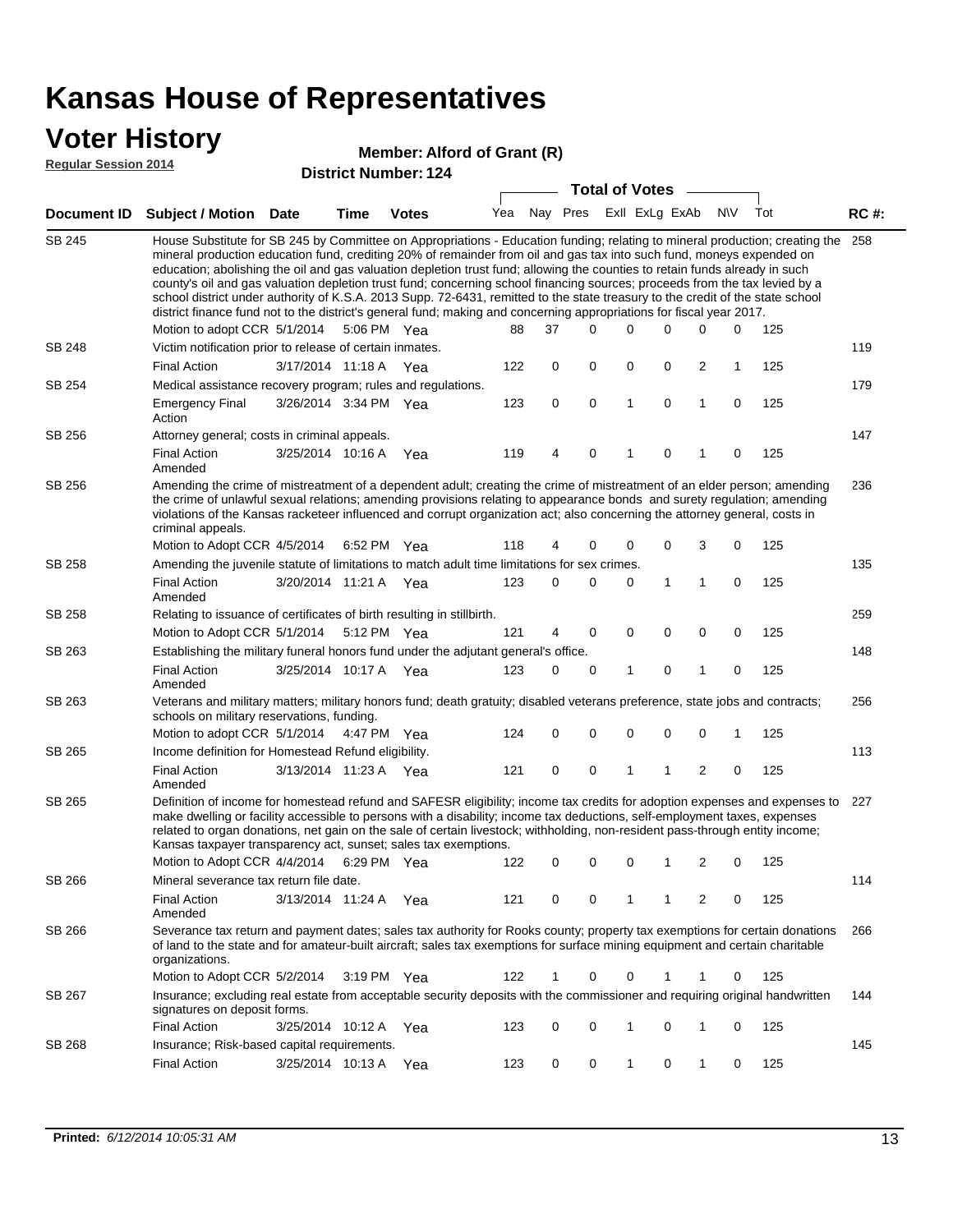## **Voter History**

**Regular Session 2014**

#### **Member: Alford of Grant (R)**

|               |                                                                                                                                                                                    |                       | <b>Total of Votes</b> |              |     |                |          |                |              |   |             |     |             |
|---------------|------------------------------------------------------------------------------------------------------------------------------------------------------------------------------------|-----------------------|-----------------------|--------------|-----|----------------|----------|----------------|--------------|---|-------------|-----|-------------|
| Document ID   | <b>Subject / Motion</b>                                                                                                                                                            | <b>Date</b>           | Time                  | <b>Votes</b> | Yea | Nay Pres       |          | Exll ExLg ExAb |              |   | N\V         | Tot | <b>RC#:</b> |
| SB 271        | Amending the Kansas medicaid fraud control act.                                                                                                                                    |                       |                       |              |     |                |          |                |              |   |             |     | 176         |
|               | <b>Emergency Final</b><br><b>Action Amend</b>                                                                                                                                      | 3/26/2014 3:30 PM Yea |                       |              | 123 | 0              | 0        | 1              | 0            | 1 | $\mathbf 0$ | 125 |             |
| SB 271        | Amending the Kansas medicaid fraud control act.                                                                                                                                    |                       |                       |              |     |                |          |                |              |   |             |     | 228         |
|               | Motion to Adopt CCR 4/4/2014 6:33 PM Yea                                                                                                                                           |                       |                       |              | 122 | 0              | 0        | $\mathbf 0$    | 1            | 2 | 0           | 125 |             |
| SB 272        | Eliminating the 3% limit on controlled shooting area acreage in a county.                                                                                                          |                       |                       |              |     |                |          |                |              |   |             |     | 149         |
|               | <b>Final Action</b>                                                                                                                                                                | 3/25/2014 10:19 A Yea |                       |              | 123 | 0              | 0        | 1              | 0            | 1 | $\mathbf 0$ | 125 |             |
| <b>SB 273</b> | House Substitute for SB 273 by Committee on Transportation †Commercial vehicles; regulation and registration thereof.                                                              |                       |                       |              |     |                |          |                |              |   |             |     | 168         |
|               | Final Action Sub Bill 3/26/2014 11:00 A Yea<br>Amended                                                                                                                             |                       |                       |              | 122 | 1              | 0        | 1              | 0            | 1 | 0           | 125 |             |
| SB 273        | Regulation of commercial motor vehicles; exemption from rules and regulations of the Kansas corporation commission.                                                                |                       |                       |              |     |                |          |                |              |   |             |     | 265         |
|               | Motion to Adopt CCR 5/2/2014 3:10 PM Yea                                                                                                                                           |                       |                       |              | 101 | 22             | 0        | 0              | 1            | 1 | 0           | 125 |             |
| SB 274        | Political action committees, legislative leadership.                                                                                                                               |                       |                       |              |     |                |          |                |              |   |             |     | 169         |
|               | <b>Final Action</b><br>Amended                                                                                                                                                     | 3/26/2014 11:01 A Yea |                       |              | 108 | 15             | 0        | 1              | 0            | 1 | 0           | 125 |             |
| <b>SB 278</b> | Establishing the state board of veterinary examiners within the animal health division of the Kansas department of agriculture<br>for a two-year period.                           |                       |                       |              |     |                |          |                |              |   |             |     | 127         |
|               | <b>Final Action</b>                                                                                                                                                                | 3/19/2014 11:24 A     |                       | Yea          | 122 | 0              | 0        | 0              | $\mathbf{1}$ | 2 | $\mathbf 0$ | 125 |             |
| SB 284        | Amending the Kansas 911 act.                                                                                                                                                       |                       |                       |              |     |                |          |                |              |   |             |     | 124         |
|               | <b>Final Action</b>                                                                                                                                                                | 3/17/2014 11:24 A     |                       | Yea          | 121 | $\overline{2}$ | 0        | 0              | 0            | 2 | 0           | 125 |             |
| SB 285        | Optometrists; prohibition against limiting payment for covered services to insurance plan amounts.                                                                                 |                       |                       |              |     |                |          |                |              |   |             |     | 150         |
|               | <b>Final Action</b><br>Amended                                                                                                                                                     | 3/25/2014 10:20 A     |                       | Yea          | 123 | 0              | 0        | 1              | 0            | 1 | 0           | 125 |             |
| SB 286        | Extending sunset date on certain agriculture fees from July 1, 2015, to July 1, 2019.                                                                                              |                       |                       |              |     |                |          |                |              | 1 |             |     | 151         |
|               | <b>Final Action</b><br>Amended                                                                                                                                                     | 3/25/2014 10:23 A Yea |                       |              | 76  | 47             | 0        | 1              | 0            |   | 0           | 125 |             |
| SB 286        | Agriculture; extending sunset date on certain agriculture fees from July 1, 2015, to July 1, 2018; national day of the cowboy;<br>establishing the local food and farm task force. |                       |                       |              |     |                |          |                |              |   |             |     | 264         |
|               | Motion to adopt CCR 5/2/2014 3:04 PM Yea                                                                                                                                           |                       |                       |              | 102 | 21             | 0        | $\mathbf 0$    | 1            | 1 | 0           | 125 |             |
| SB 306        | Modernizing certain insurance laws to allow use of additional investments.                                                                                                         |                       |                       |              |     |                |          |                |              |   |             |     | 173         |
|               | <b>Emergency Final</b><br>Action                                                                                                                                                   | 3/26/2014 3:26 PM Yea |                       |              | 123 | 0              | 0        | 1              | $\mathbf 0$  | 1 | 0           | 125 |             |
| <b>SB 308</b> | Updating the Kansas no-call act.                                                                                                                                                   |                       |                       |              |     |                |          |                |              |   |             |     | 138         |
|               | <b>Final Action</b>                                                                                                                                                                | 3/21/2014 10:15 A     |                       | Yea          | 117 | 0              | 0        | 0              | $\mathbf{1}$ | 6 | 1           | 125 |             |
| SB 309        | Health insurance coverage for qualified professional associations.                                                                                                                 |                       |                       |              |     |                |          |                |              |   |             |     | 182         |
|               | <b>Emergency Final</b><br>Action                                                                                                                                                   | 3/26/2014 3:38 PM Yea |                       |              | 122 | 1              | 0        | 1              | 0            | 1 | $\mathbf 0$ | 125 |             |
| SB 310        | Grand juries; crimes to consider; amendment of indictment.                                                                                                                         |                       |                       |              |     |                |          |                |              |   |             |     | 180         |
|               | <b>Emergency Final</b><br>Action                                                                                                                                                   | 3/26/2014 3:35 PM Yea |                       |              | 122 |                | 0        | 1              | 0            | 1 | 0           | 125 |             |
| SB 311        | Increasing the noneconomic damages cap and changing rules related to expert evidence.                                                                                              |                       |                       |              |     |                |          |                |              |   |             |     | 142         |
|               | <b>Final Action</b><br>Amended                                                                                                                                                     | 3/24/2014 10:17 A Yea |                       |              | 119 | 3              | $\Omega$ | 0              | 0            | 3 | 0           | 125 |             |
| SB 311        | Increasing the noneconomic damages cap, changing rules related to expert evidence and repealing statutes pertaining to<br>collateral source benefits.                              |                       |                       |              |     |                |          |                |              |   |             |     | 203         |
|               | Motion to adopt CCR 4/3/2014 6:15 PM Yea                                                                                                                                           |                       |                       |              | 120 | 4              | 0        | 0              | 0            | 1 | 0           | 125 |             |
| SB 321        | Return of premiums separate from notice of denial of coverage.                                                                                                                     |                       |                       |              |     |                |          |                |              |   |             |     | 146         |
|               | <b>Final Action</b>                                                                                                                                                                | 3/25/2014 10:15 A Yea |                       |              | 123 | 0              | 0        | 1              | 0            | 1 | 0           | 125 |             |
| SB 329        | Clarifying court orders relating to parents in juvenile offender cases.<br><b>Final Action</b>                                                                                     | 3/20/2014 11:23 A Yea |                       |              | 123 | 0              | 0        | 0              | $\mathbf{1}$ | 1 | 0           | 125 | 136         |
|               | Amended                                                                                                                                                                            |                       |                       |              |     |                |          |                |              |   |             |     |             |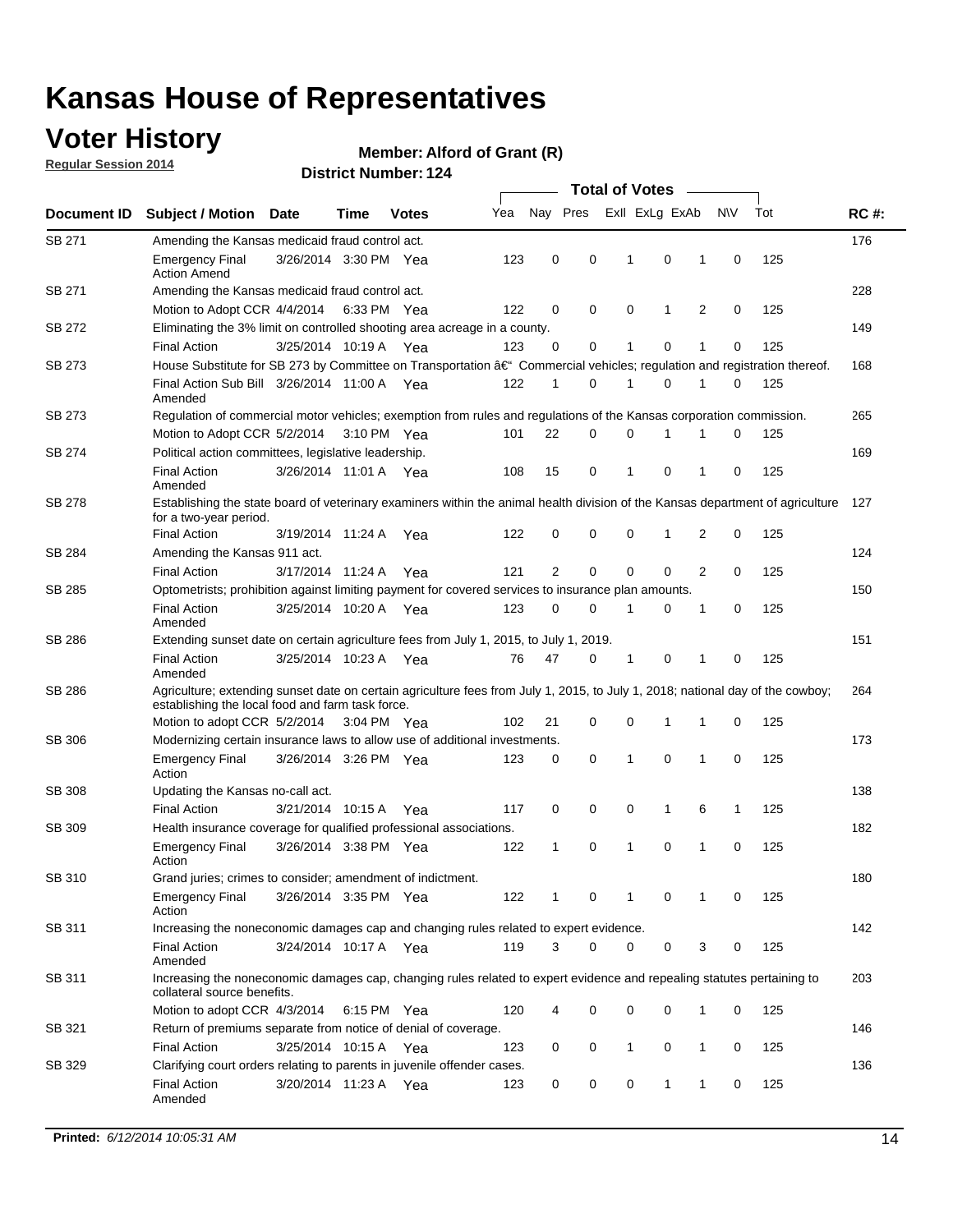### **Voter History**

**Regular Session 2014**

**Member: Alford of Grant (R)** 

|                    | <b>Total of Votes</b>                                                                                                                                              |                       |             |              |     |              |                         |              |                |              |           |     |             |  |
|--------------------|--------------------------------------------------------------------------------------------------------------------------------------------------------------------|-----------------------|-------------|--------------|-----|--------------|-------------------------|--------------|----------------|--------------|-----------|-----|-------------|--|
| <b>Document ID</b> | <b>Subject / Motion Date</b>                                                                                                                                       |                       | Time        | <b>Votes</b> | Yea |              | Nay Pres                |              | Exll ExLg ExAb |              | <b>NV</b> | Tot | <b>RC#:</b> |  |
| SB 329             | Clarifying court orders relating to parents in juvenile offender cases and changing the statute of limitations on certain juvenile<br>offenses.                    |                       |             |              |     |              |                         |              |                |              |           |     | 242         |  |
|                    | Motion to adopt CCR 4/30/2014 3:23 PM Yea                                                                                                                          |                       |             |              | 122 | $\mathbf 1$  | 0                       | 1            | -1             | 0            | 0         | 125 |             |  |
| SB 344             | Special permits, oversized loads, transportation of hay or feed stuffs.                                                                                            |                       |             |              |     |              |                         |              |                |              |           |     | 152         |  |
|                    | <b>Final Action</b><br>Amended                                                                                                                                     | 3/25/2014 10:24 A     |             | Yea          | 122 | $\mathbf{1}$ | 0                       | $\mathbf{1}$ | 0              | $\mathbf{1}$ | 0         | 125 |             |  |
| <b>SB 349</b>      | Boiler safety act; deputy inspectors.                                                                                                                              |                       |             |              |     |              |                         |              |                |              |           |     | 128         |  |
|                    | <b>Final Action</b><br>Amended                                                                                                                                     | 3/19/2014 11:25 A     |             | Yea          | 119 | 3            | 0                       | 0            | 1              | 2            | 0         | 125 |             |  |
| SB 349             | Board of technical professions; recodification of professions and scope of practice, other; boiler safety act, deputy<br>inspectors.                               |                       |             |              |     |              |                         |              |                |              |           |     | 215         |  |
|                    | Motion to Adopt CCR 4/4/2014                                                                                                                                       |                       | 10:02 A     | Yea          | 112 | 11           | 0                       | 1            | 0              | 1            | 0         | 125 |             |  |
| SB 351             | Vehicle identification numbers; penalties; damages.                                                                                                                |                       |             |              |     |              |                         |              |                |              |           |     | 153         |  |
|                    | <b>Final Action</b>                                                                                                                                                | 3/25/2014 10:25 A     |             | Yea          | 123 | 0            | 0                       | 1            | 0              | 1            | 0         | 125 |             |  |
| SB 357             | Increasing the number of allowable hunter education deferrals.                                                                                                     |                       |             |              |     |              |                         |              |                |              |           |     | 154         |  |
|                    | <b>Final Action</b><br>Amended                                                                                                                                     | 3/25/2014 10:26 A     |             | Yea          | 97  | 26           | 0                       | $\mathbf{1}$ | 0              | 1            | 0         | 125 |             |  |
| SB 357             | Authorizing land purchases by the state; amending process state uses to address seized wildlife; increasing the number of<br>allowable hunter education deferrals. |                       |             |              |     |              |                         |              |                |              |           |     | 275         |  |
|                    | Motion to Adopt CCR 5/2/2014                                                                                                                                       |                       | 7:53 PM Yea |              | 113 | 11           | 0                       | 0            | $\mathbf 0$    | 1            | 0         | 125 |             |  |
| SB 359             | Relating to asbestos-related liability.                                                                                                                            |                       |             |              |     |              |                         |              |                |              |           | 177 |             |  |
|                    | <b>Emergency Final</b><br>Action                                                                                                                                   | 3/26/2014 3:32 PM Yea |             |              | 94  | 29           | 0                       | 1            | $\Omega$       | 1            | 0         | 125 |             |  |
| <b>SB 367</b>      | Creating the student data privacy act.                                                                                                                             |                       |             |              |     |              |                         |              |                |              |           |     |             |  |
|                    | <b>Emergency Final</b><br><b>Action Amend</b>                                                                                                                      | 3/26/2014 3:43 PM Yea |             |              | 119 | 4            | 0                       | $\mathbf{1}$ | 0              | 1            | 0         | 125 |             |  |
| SB 367             | Creating the student data privacy act.                                                                                                                             |                       |             |              |     |              |                         |              |                |              |           |     | 245         |  |
|                    | Motion to adopt CCR 4/30/2014 3:41 PM Yea                                                                                                                          |                       |             |              | 123 | 0            | 0                       | 1            | 1              | 0            | 0         | 125 |             |  |
| SB 371             | Amending employment security law regarding disposition of penalty funds and disclosure of confidential information.                                                |                       |             |              |     |              |                         |              |                |              |           |     | 129         |  |
|                    | <b>Final Action</b>                                                                                                                                                | 3/19/2014 11:27 A     |             | Yea          | 90  | 32           | 0                       | $\mathbf 0$  | 1              | 2            | 0         | 125 |             |  |
| SB 372             | Amending the shared work unemployment compensation program; layoff aversion.                                                                                       |                       |             |              |     |              |                         |              |                |              |           |     | 155         |  |
|                    | <b>Final Action</b>                                                                                                                                                | 3/25/2014 10:28 A     |             | Yea          | 123 | 0            | 0                       | 1            | 0              | 1            | 0         | 125 |             |  |
| SB 402             | Amending statutes related to the Kansas criminal justice information system committee.                                                                             |                       |             |              |     |              |                         |              |                |              |           |     | 178         |  |
|                    | <b>Emergency Final</b><br>Action                                                                                                                                   | 3/26/2014 3:33 PM Yea |             |              | 123 | 0            | 0                       | 1            | 0              | $\mathbf{1}$ | 0         | 125 |             |  |
| SB 423             | Authorizing Department of Administration to sell Landon and Eisenhower state office buildings.                                                                     |                       |             |              |     |              |                         |              |                |              |           |     |             |  |
|                    | <b>Final Action</b><br>Amended                                                                                                                                     | 4/5/2014              | 10:28 A     | Nay          | 66  | 55           | 0                       | 0            | 0              | 4            | 0         | 125 |             |  |
| SB 424             | Amending the statutory requirements for a valid hospital lien.                                                                                                     |                       |             |              |     |              |                         |              |                |              |           |     | 183         |  |
|                    | <b>Emergency Final</b><br>Action                                                                                                                                   | 3/26/2014 3:39 PM Yea |             |              | 115 | 8            | 0                       | 1            | 0              | 1            | 0         | 125 |             |  |
| <b>SCR 1618</b>    | Substitute for SCR 1618 by Committee on Federal and State Affairs -- State constitutional amendment authorizing raffles.                                           |                       |             |              |     |              |                         |              |                |              |           |     | 170         |  |
|                    | Final Action Sub Bill 3/26/2014 11:06 A Yea                                                                                                                        |                       |             |              | 102 | 19           | $\overline{\mathbf{c}}$ | 1            | 0              | 1            | 0         | 125 |             |  |
| <b>SCR 1620</b>    | Port authority; creation in Stafford, Kansas.                                                                                                                      |                       |             |              |     |              |                         |              |                |              |           |     | 234         |  |
|                    | <b>Final Action</b>                                                                                                                                                | 4/5/2014              | 10:29 A     | Yea          | 121 | 0            | 0                       | 0            | 0              | 4            | 0         | 125 |             |  |